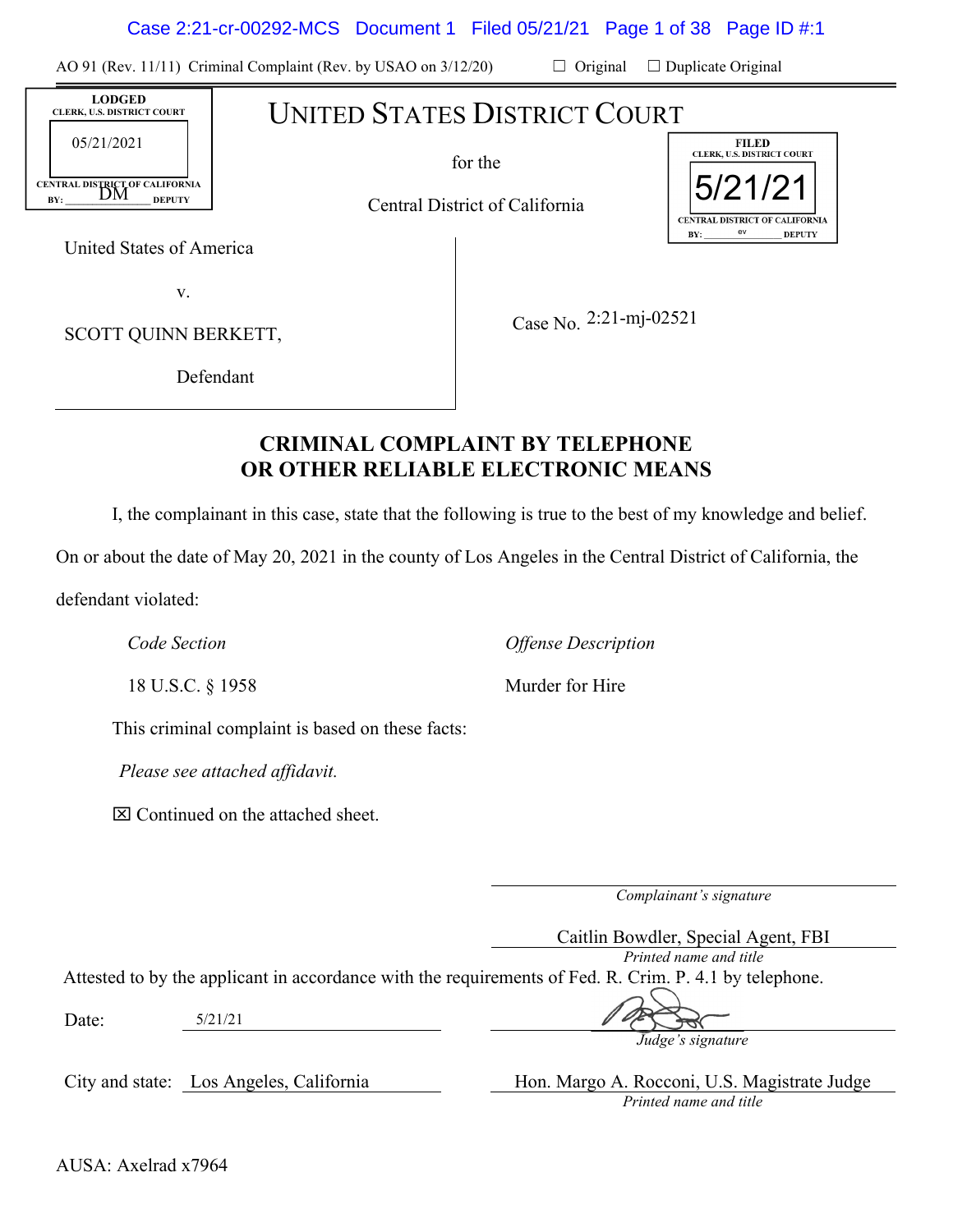Case 2:21-cr-00292-MCS Document 1 Filed 05/21/21 Page 2 of 38 Page ID #:2

#### **AFFIDAVIT**

I, Caitlin Bowdler, being duly sworn, declare and state as follows:

#### **I. INTRODUCTION**

1. I am a Special Agent ("SA") with the Federal Bureau of Investigation ("FBI") and have been so employed since March 2017. I am currently assigned to the Los Angeles Field Division Violent Crime Squad which is responsible for investigating kidnappings, extortion, bank robberies, Hobbs Act violations, and other violent crimes. During the time I have been employed by the FBI, I have also worked on a white-collar crime squad.

2. Since becoming an FBI Special Agent, I have received formal training at the FBI Training Academy in Quantico, Virginia. This training included segments on conducting criminal investigations, narcotics identification, organized crime, and other law enforcement topics. During the time I have been employed by the FBI, I have participated in investigations relating to extortion, cybercrimes, wire fraud, mortgage fraud, identity theft, mail fraud, and various types of financial institution fraud and violent crimes. I have participated in many aspects of criminal investigations, such as, but not limited to, reviewing evidence, the issuance of subpoenas, the analysis of pen and trap and trace records, consensually monitored telephone calls, conducting physical and electronic surveillance, working with informants, and the execution of search and arrest warrants.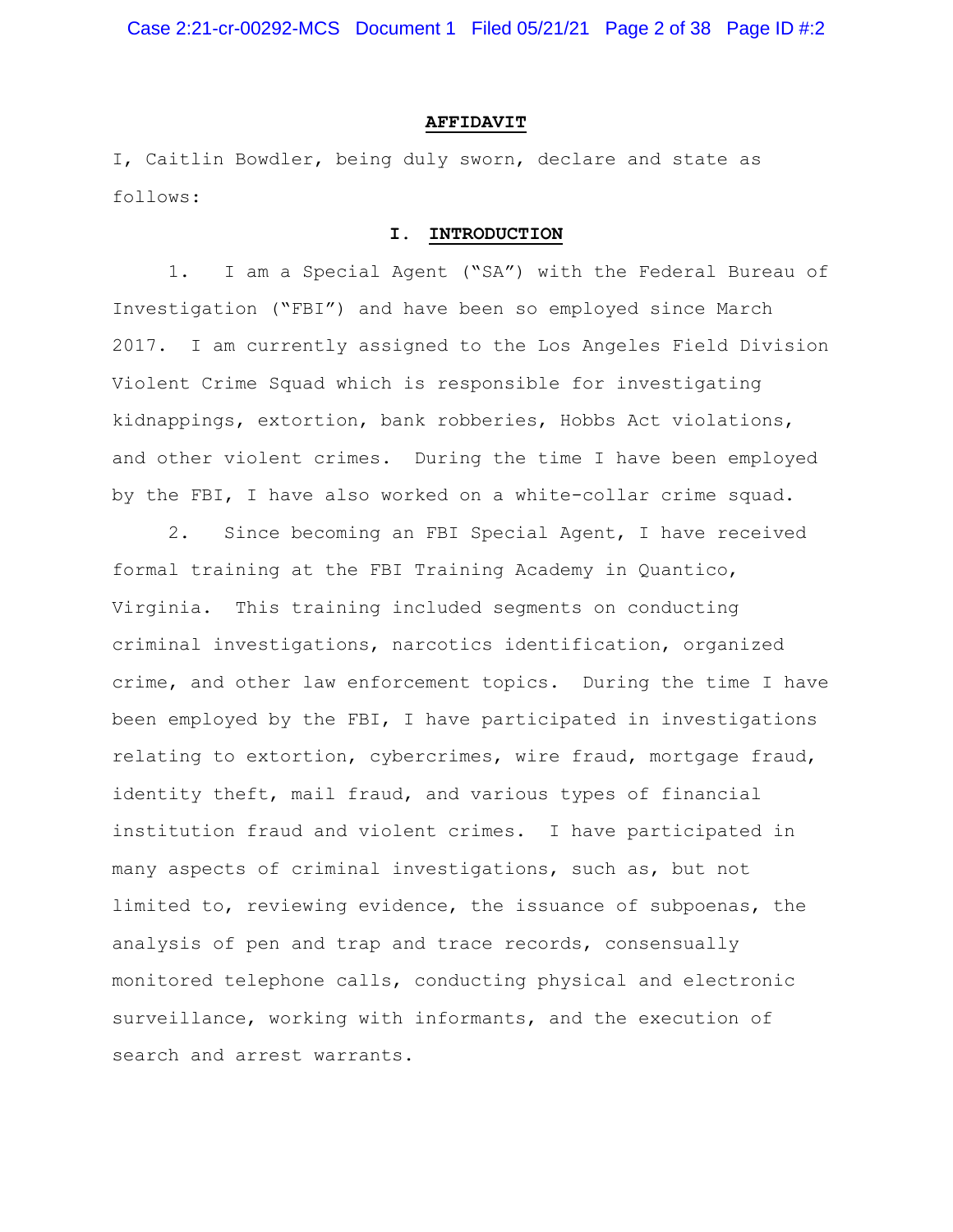### **II. PURPOSE OF AFFIDAVIT**

3. This affidavit is made in support of a criminal complaint against, and arrest warrant for, SCOTT QUINN BERKETT ("BERKETT") for a violation 18 U.S.C. § 1958 (Murder-For-Hire). This affidavit is also made in support of search warrants for the following:

a. The premises located at 301 S. El Camino Drive, Beverly Hills, California 90212 ("SUBJECT RESIDENCE") as described more fully in Attachment A-1;

b. A 2008 MERCEDES CLK 350 with California license plate 6GFE033, VIN WDBTK56F08T099038 (the "SUBJECT VEHICLE") as described more fully in Attachment A-2;

c. The person of BERKETT, as described more fully in Attachment A-3.

4. The requested search warrants seek authorization to seize evidence, fruits, or instrumentalities of violations of 18 U.S.C. § 1958 (Murder-For-Hire); 18 U.S.C. § 373 (Solicitation to Commit a Crime of Violence); and 18 U.S.C. § 371 (Conspiracy) (the "SUBJECT OFFENSES"), as described more fully in Attachment B. Attachments A-1, A-2, A-3, and B are incorporated herein by reference.

5. The facts set forth in this affidavit are based upon my personal observations, my training and experience, and information obtained from various law enforcement personnel and witnesses. This affidavit is intended to show merely that there is sufficient probable cause for the requested complaint and search warrants and does not purport to set forth all of my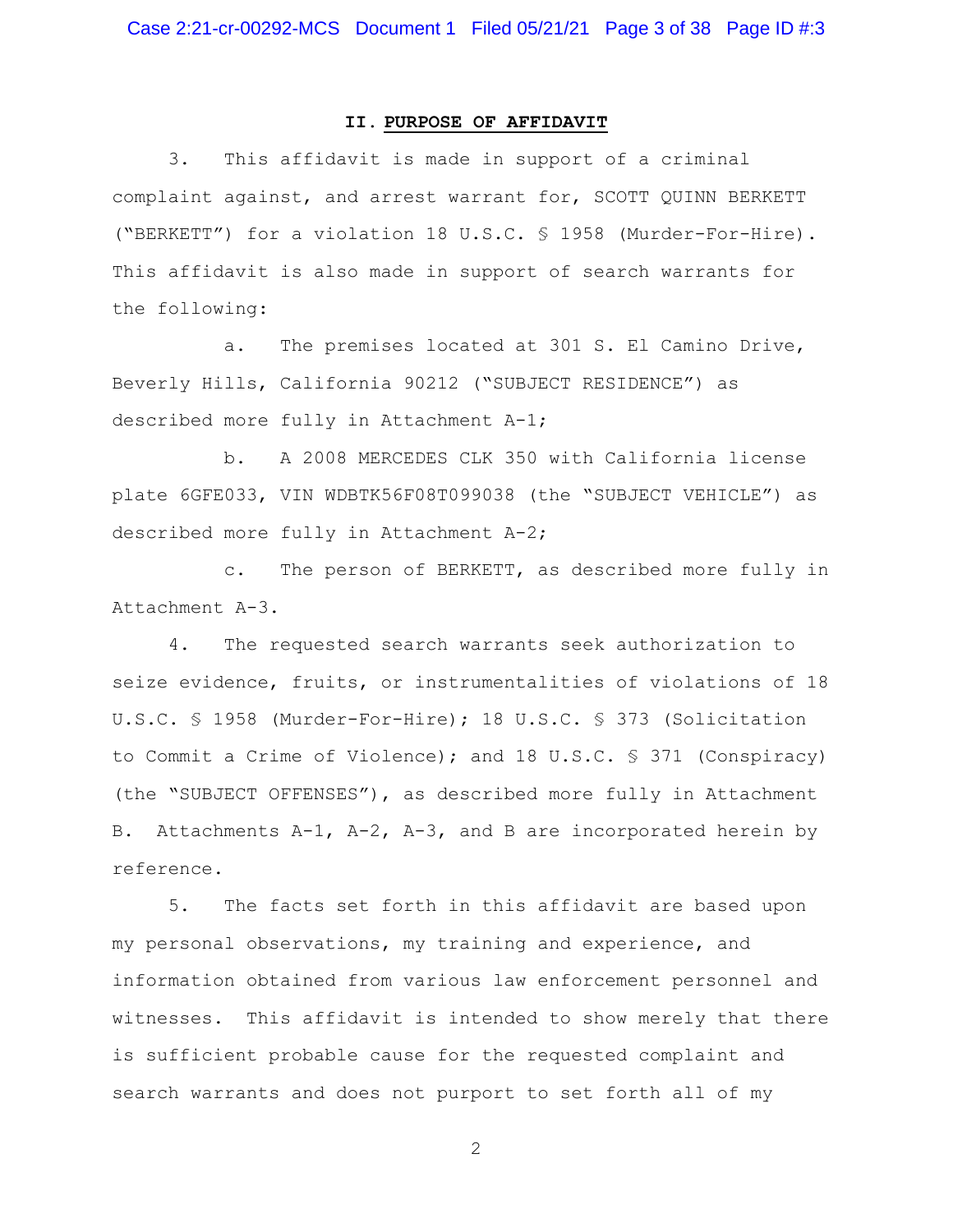## Case 2:21-cr-00292-MCS Document 1 Filed 05/21/21 Page 4 of 38 Page ID #:4

knowledge of or investigation into this matter. Unless specifically indicated otherwise, all conversations and statements described in this affidavit are related in substance and in part only.

#### **III. TRAINING AND EXPERIENCE ON BITCOIN**

6. A Bitcoin wallet is used to store cryptocurrency and can control multiple Bitcoin addresses. The wallet interfaces with the blockchain and uses private keys to restrict access to spending Bitcoin.

7. Bitcoin is a type of virtual currency, circulated over the Internet. Bitcoin are not issued by any government, bank, or company, but rather are controlled through computer software operating via a decentralized, peer-to-peer network. Bitcoin is just one of many varieties of virtual currency.

8. Bitcoin are sent to and received from Bitcoin "addresses." A Bitcoin address is somewhat analogous to a bank account number and is represented as a 26-to-35-character-long case-sensitive string of letters and numbers. Each Bitcoin address is controlled through the use of a unique corresponding private key. This key is the equivalent of a password, or PIN, and is necessary to access the funds associated with a Bitcoin address. Only the holder of an address' private key can authorize transfers of bitcoin from that address to other Bitcoin addresses. Users can operate multiple Bitcoin addresses at any given time and may use a unique Bitcoin address for each and every transaction.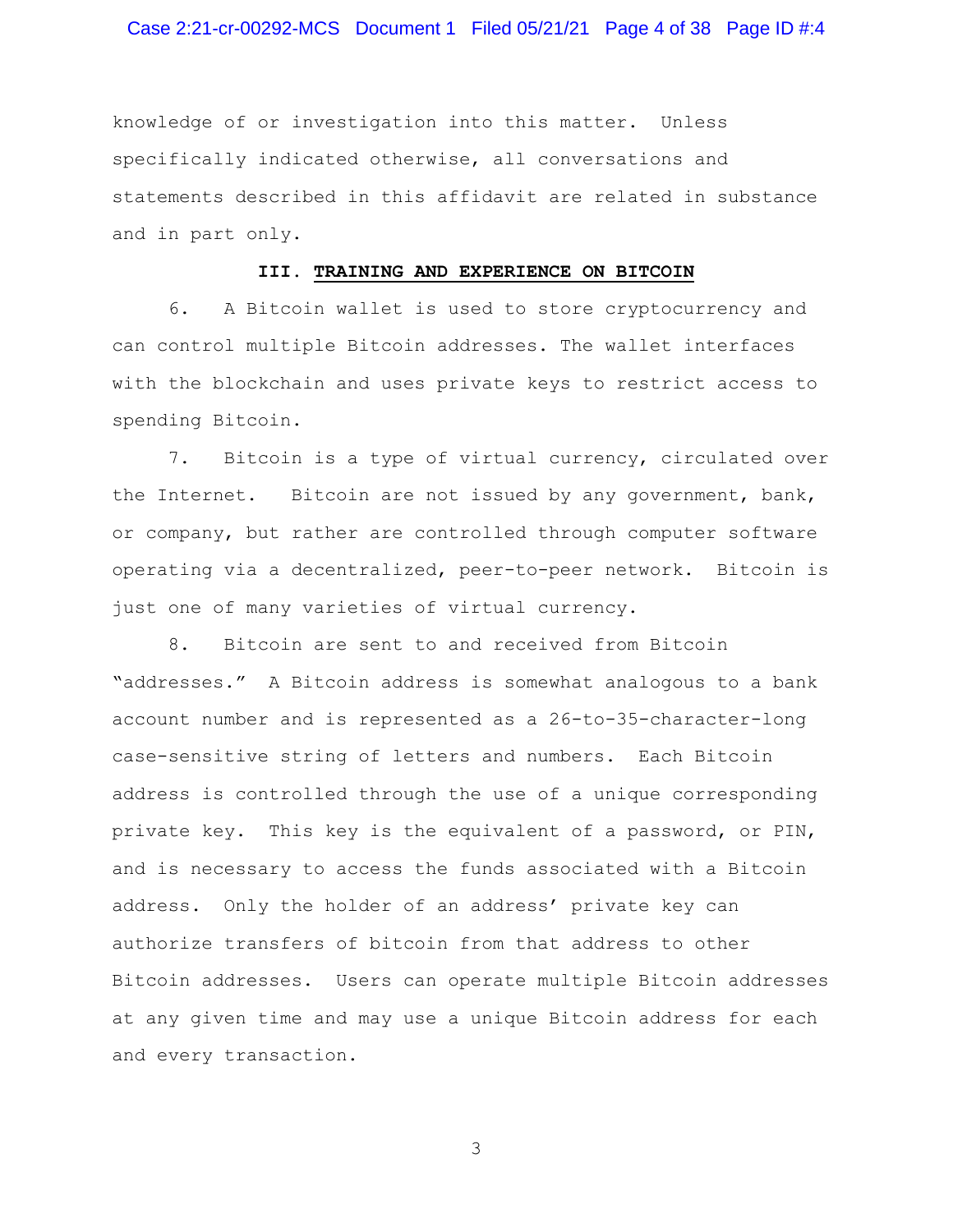9. To acquire bitcoin, a typical user purchases them from a virtual currency exchange. A virtual currency exchange is a business that allows customers to trade virtual currencies for other forms of value, such as conventional fiat money (e.g., U.S. dollars, Russian rubles, euros). Exchanges can be brickand-mortar businesses (exchanging traditional payment methods and virtual currencies) or online businesses (exchanging electronically transferred money and virtual currencies). Virtual currency exchanges doing business in the United States are regulated under the Bank Secrecy Act and must collect identifying information about their customers and verify their clients' identities.

10. To transfer bitcoin to another Bitcoin address, the sender transmits a transaction announcement, which is electronically signed with the sender's private key, across the peer-to-peer Bitcoin network. To complete a transaction, a sender needs only the Bitcoin address of the receiving party and the sender's own private key. This information on its own rarely reflects any identifying information about either the sender or the recipient. As a result, little-to-no personally identifiable information about the sender or recipient is transmitted in a Bitcoin transaction itself. Once the sender's transaction announcement is verified by the network, the transaction is added to the blockchain, a decentralized public ledger that records every Bitcoin transaction. The blockchain logs every Bitcoin address that has ever received bitcoin and maintains records of every transaction for each Bitcoin address.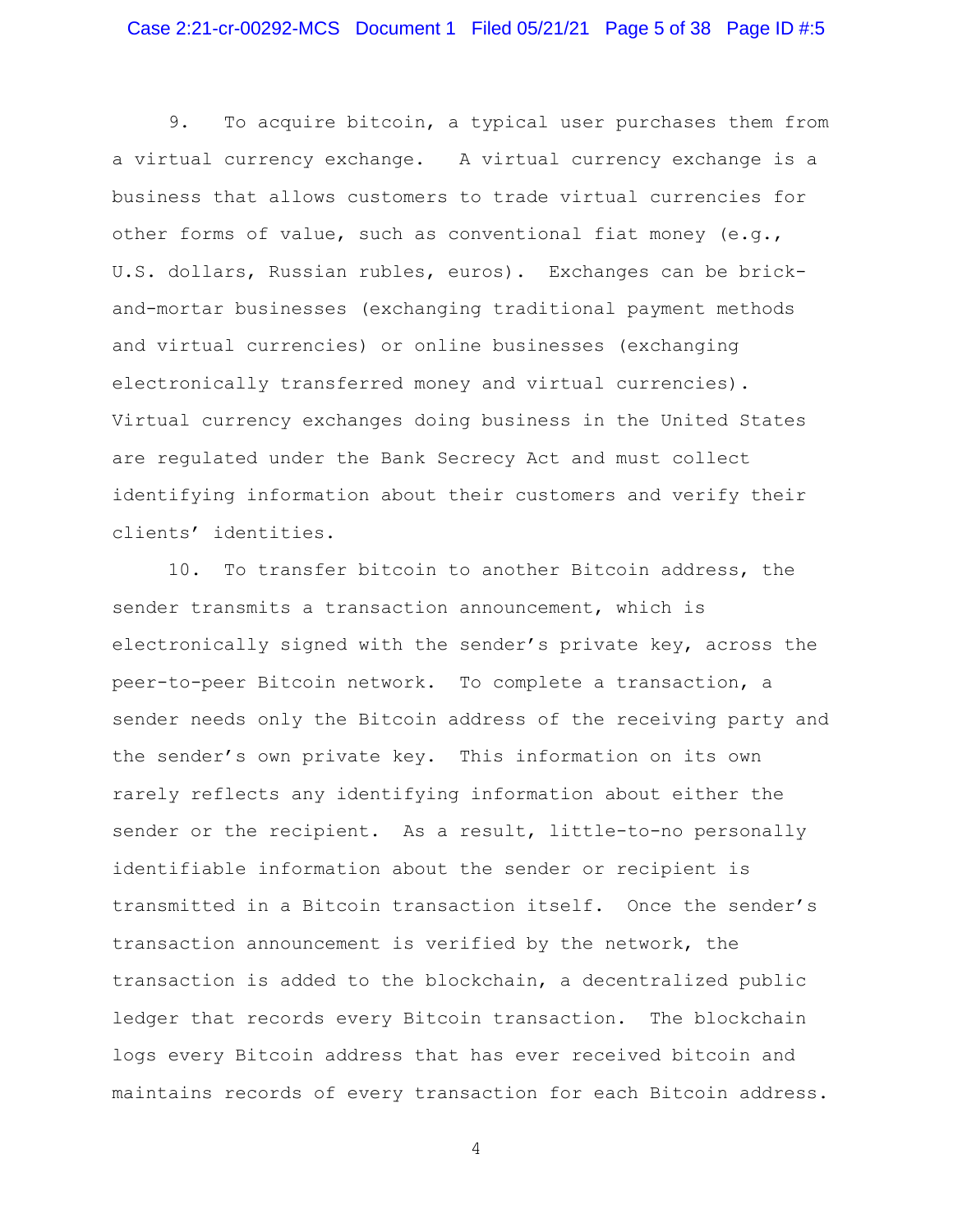11. While a Bitcoin address owner's identity is generally anonymous within the blockchain (unless the owner opts to make information about the owner's Bitcoin address publicly available), investigators can use the blockchain to identify the owner of a particular Bitcoin address. Because the blockchain serves as a searchable public ledger of every Bitcoin transaction, investigators can trace transactions to, among other recipients, Bitcoin exchangers. Because Bitcoin exchangers generally collect identifying information about their customers, as discussed above, subpoenas or other appropriate legal process submitted to exchangers can, in some instances, reveal the true identity of an individual responsible for a Bitcoin transaction.

## **IV. SUMMARY OF PROBABLE CAUSE**

12. In May 2021, law enforcement received information that an individual purportedly solicited murder-for-hire services via a Dark Web Group. The individual provided specific directions about the requested murder and details about the target, Victim 1. This individual sent Bitcoin payments totaling approximately \$14,000 to the Dark Web Group that was purchased using a debit card and bank account belonging to BERKETT. Based on this information, law enforcement contacted and interviewed Victim 1. Victim 1 confirmed a prior acrimonious relationship with BERKETT.

13. On May 19, 2021, an undercover law enforcement agent ("UC") contacted BERKETT, while impersonating the hitman BERKETT had contracted with via the Dark Web Group. During a series of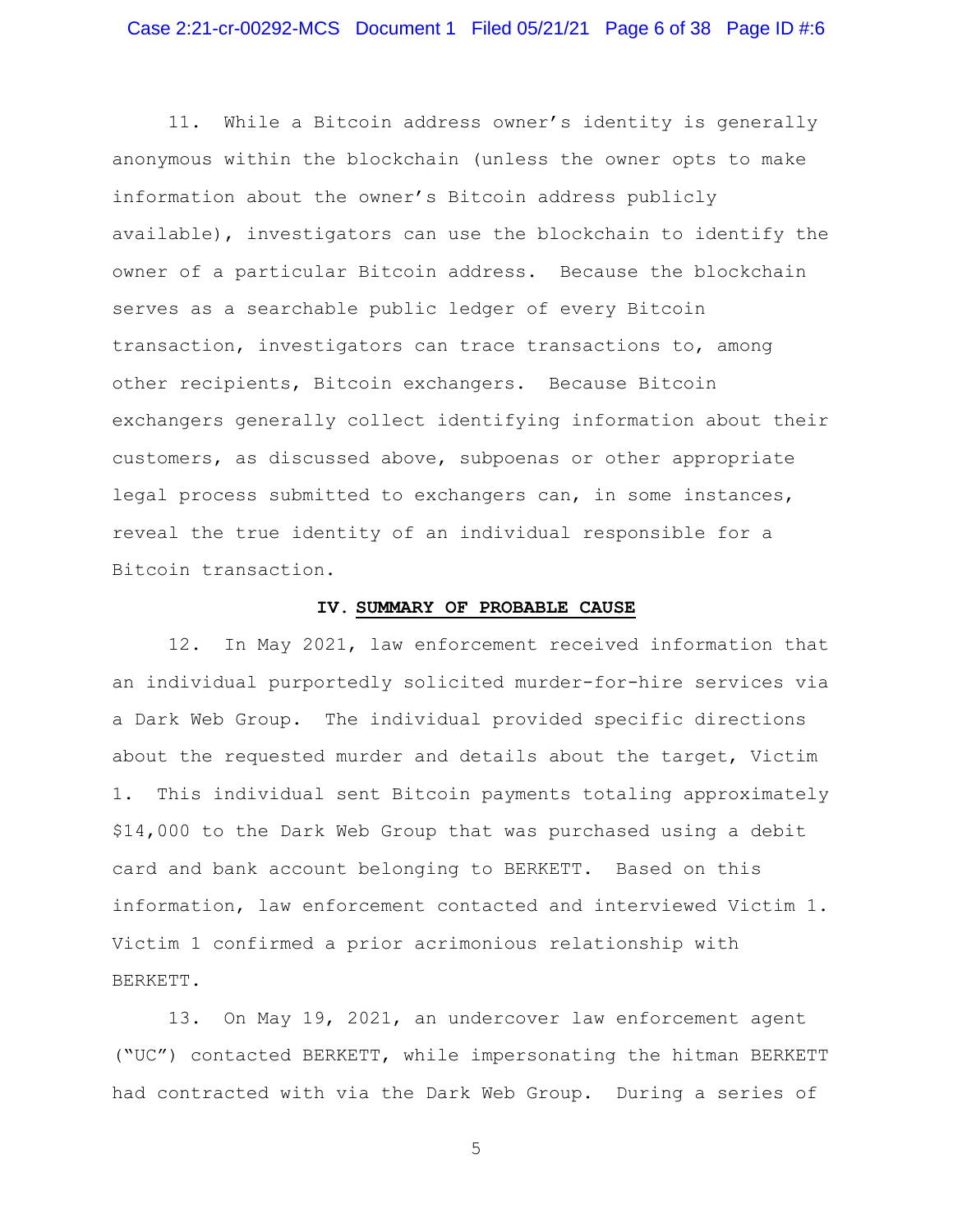recorded conversations, BERKETT confirmed his requested murder of Victim 1, provided additional identifying details regarding Victim 1 and her location, and, on May 20, 2021, made an additional payment of \$1,000 via Western Union intended for the UC.

#### **V. STATEMENT OF PROBABLE CAUSE**

#### **A. Personal and Sexual Relationship Between BERKETT and Victim 1**

14. Based on my conversations with other law enforcement agents, and my familiarity with this investigation, as well as my May 14, 2021, interview of Victim 1, I am aware of the following:

a. Victim 1 met BERKETT through a Facebook Fan Page called RWBY Nation related to a Japanese anime show. BERKETT and Victim 1 were both administrators for the site and began personally communicating in approximately July or August 2020.

b. BERKETT and Victim 1 messaged each other on the Discord messaging application and talked over the phone. BERKETT used the phone number 310-922-9623 to contact Victim 1 (hereafter, "BERKETT's Phone.")

c. On October 27, 2020, Victim 1 flew to meet BERKETT in Los Angeles, California. Victim 1 stayed in Los Angeles until October 30, 2020. Prior to this meeting, Victim 1 had never met BERKETT in person.

d. On October 27, 2020, BERKETT picked Victim 1 up at LAX in the SUBJECT VEHICLE. That same day, BERKETT took Victim 1 to the Avalon Hotel, located at 9400 W. Olympic Blvd.,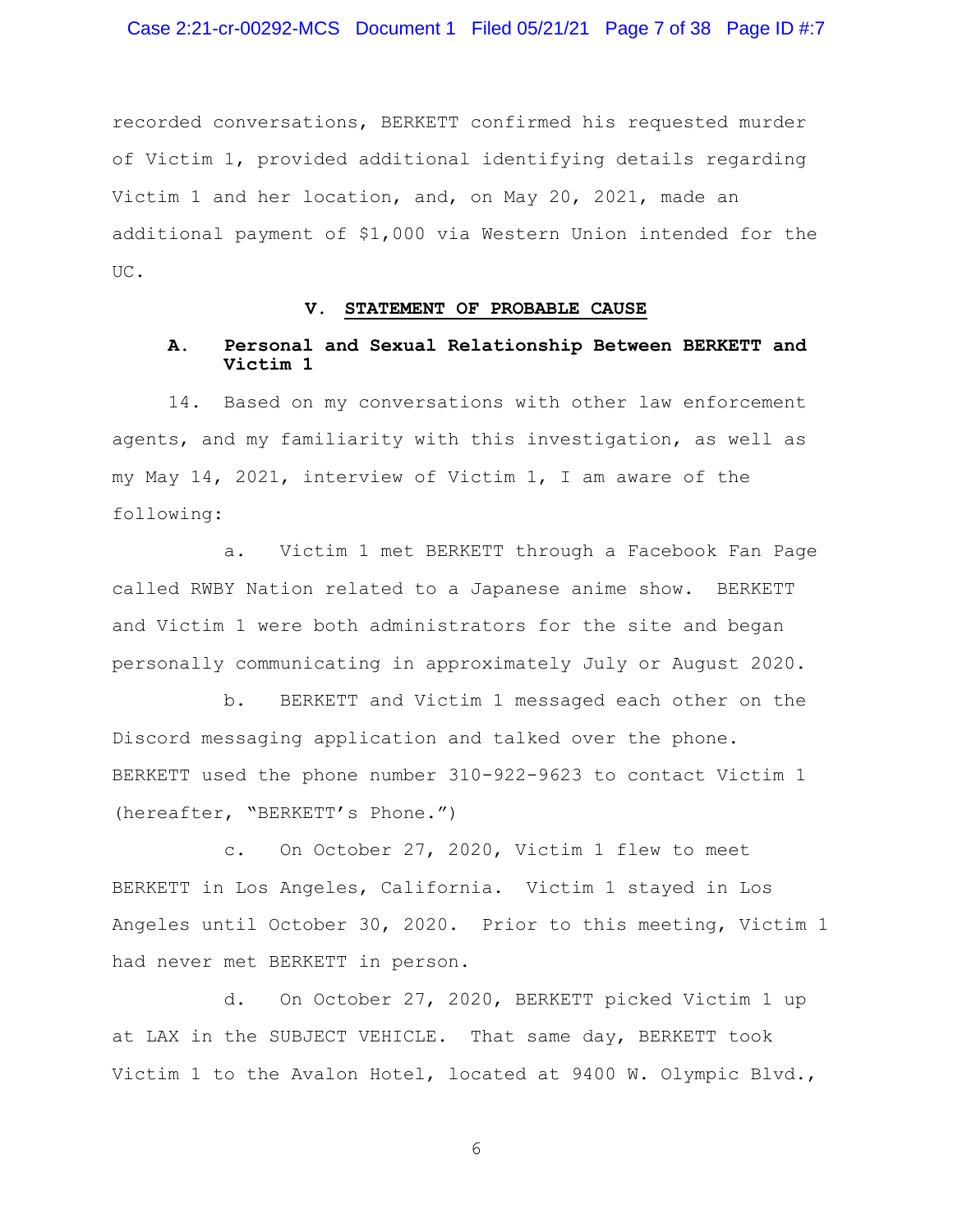## Case 2:21-cr-00292-MCS Document 1 Filed 05/21/21 Page 8 of 38 Page ID #:8

Beverly Hills, California 90212, where he paid for a room for Victim 1 to stay during the visit.

e. On or about May 17, 2021, I reviewed records provided by Avalon Hotel in Beverly Hills. These records confirmed the phone number listed for the reservation was BERKETT's Phone, the email address was scott.berkett@gmail.com, and that the room was paid for by a VISA card ending in 0715.

#### **B. Victim 1 Ends Relationship with BERKETT**

15. Based on my conversations with other law enforcement agents, and my familiarity with this investigation, as well as my May 14, 2021, interview of Victim 1, I am aware of the following:

a. During Victim 1's trip to Los Angeles, Victim 1 had sex with BERKETT, but felt pressured to do so. BERKETT was sexually aggressive towards Victim 1.

b. After the trip, Victim 1 tried to break up the relationship with BERKETT, but he refused to accept the breakup. BERKETT became very possessive and began constantly messaging Victim 1 on multiple social media and communications platforms. When Victim 1 did not respond to a message on one platform, BERKETT would find another way to message her.

c. Victim 1 tried to break up the relationship in December over the phone, but BERKETT refused to accept the break-up. On January 1, 2021, Victim 1 broke up with BERKETT via the text messaging application Discord. Eventually BERKETT and Victim 1 began speaking again. BERKETT became very possessive, despite Victim 1 wanting to move on. On February 7,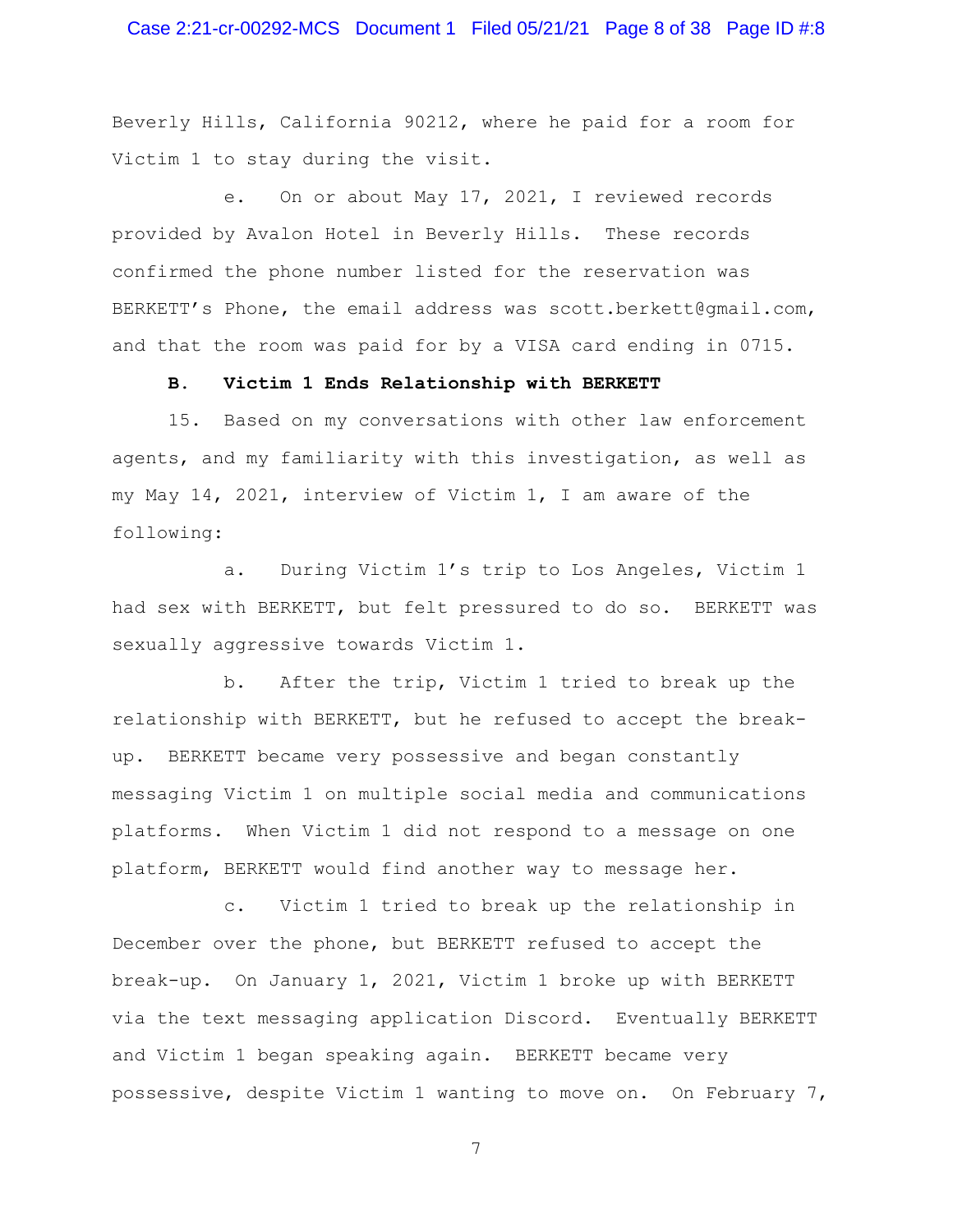2021, Victim 1 confronted BERKETT, explaining that she had asked for space and he had not given it to her, and told him to back off. While BERKETT appeared to accede, approximately a month later BERKETT confronted Victim 1 about the way she had confronted him about needing space in February. BERKETT claimed that Victim 1 had used him.

d. In April 2021, Victim 1 was visiting a family member who knew that Victim 1 and BERKETT had been dating and that Victim 1 had gone to meet him in October 2020. Victim 1's family member learned that BERKETT had been sexually aggressive with Victim 1 during the California trip.

e. Victim 1's family member knew that Victim 1 had attempted to break up with BERKETT, but BERKETT continued to contact Victim 1. Victim 1's family member obtained BERKETT's father's phone number and, along with Victim 1's family member's acquaintance, called and text messaged BERKETT's father's phone number. During text messages on April 20, 2021, Victim 1's family requested that BERKETT cease contact with Victim 1 and indicated they would involve law enforcement. During the text messages, BERKETT appears to have begun using his father's phone, stating "This is Scott. I haven't spoken to [Victim 1] in over a month." After Victim 1's family demanded that BERKETT cease contact with Victim 1, BERKETT responded, "She is blocked from all social media. Will consider this matter closed."

**C. BERKETT Attempts to Hire Hitman to Murder Victim 1** 

16. Based on a May 14, 2021 conversation with Special Agent Clay M. Anderson, I learned the following: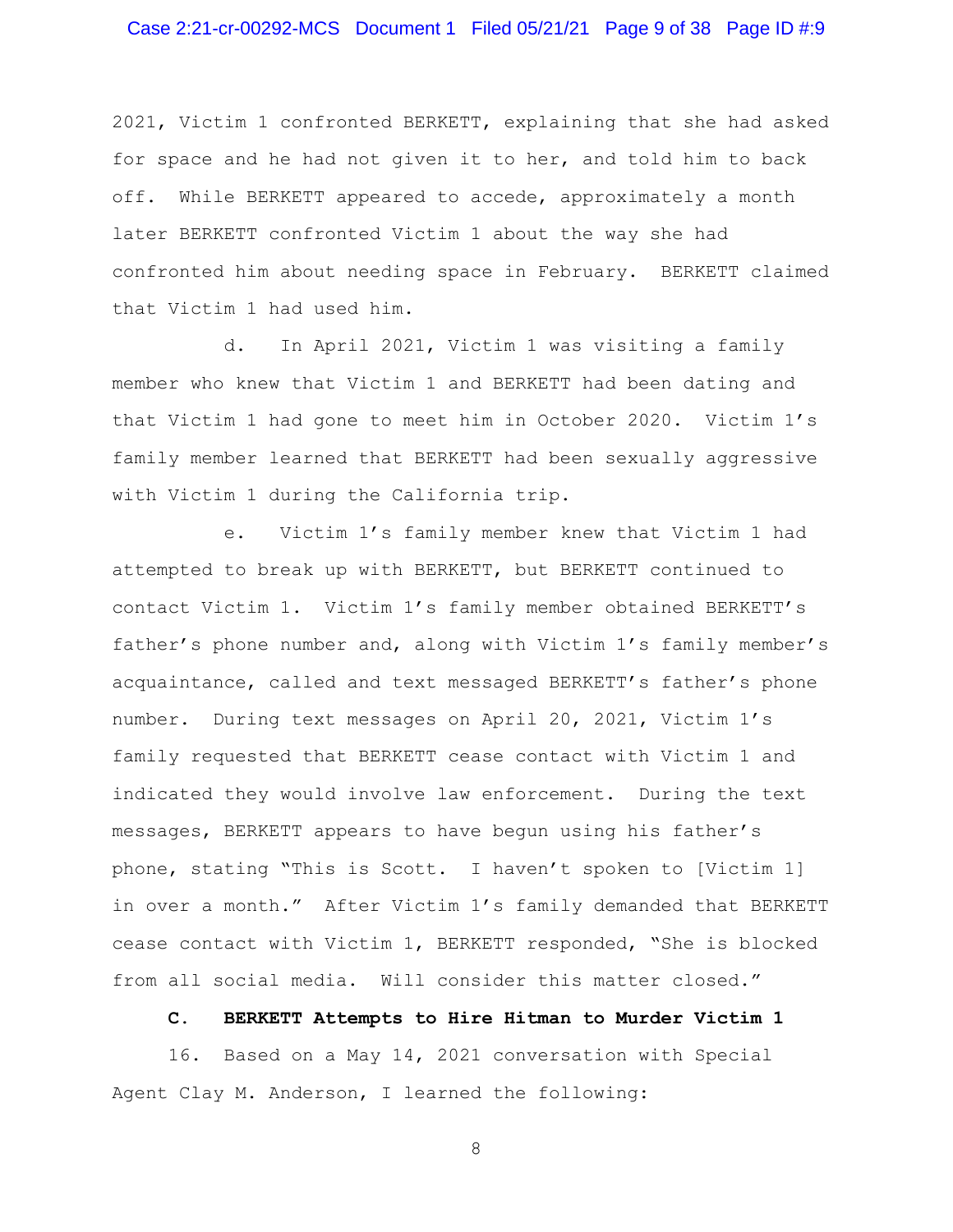a. On or about May 7, 2021, members of an investigative media organization ("Complainants") advised the FBI that they had information they believed to be a threat to life. Law enforcement presently understands that the source of the information to the Complainants was a group on the Dark Web that advertised murder-for-hire services. As law enforcement presently understands, this Dark Web Group was a scam. To my knowledge, law enforcement has not had direct contact with this Dark Web Group.

b. The Complainants provided the name and address of Victim 1, who was named as a target in a murder-for-hire. The Complainants were able to provide transaction information from an unnamed source on the Dark Web ("Dark Web Group") that showed that Bitcoin payments were made with an understanding that an unknown individual would murder Victim  $1.1$  The information provided was specific about the identity and location of Victim 1, as well as social media accounts, nicknames, email, and a distinctive tattoo of Victim 1.

<sup>&</sup>lt;sup>1</sup> The "dark web," also sometimes called the "darknet," "dark net" or "deep web," is a colloquial name for a number of extensive, sophisticated, and widely used criminal marketplaces operating on the Internet, which allow participants to buy and sell illegal items, such as drugs, firearms, and other hazardous materials with greater anonymity than is possible on the traditional Internet (sometimes called the "clear web" or simply "web"). These online black market websites use a variety of technologies, including the Tor network (defined below) and other encryption technologies, to ensure that communications and transactions are shielded from interception and monitoring. A famous dark web marketplace, Silk Road, operated similar to legitimate commercial websites such as Amazon and eBay, but offered illicit goods and services. Law enforcement shut down Silk Road in 2013.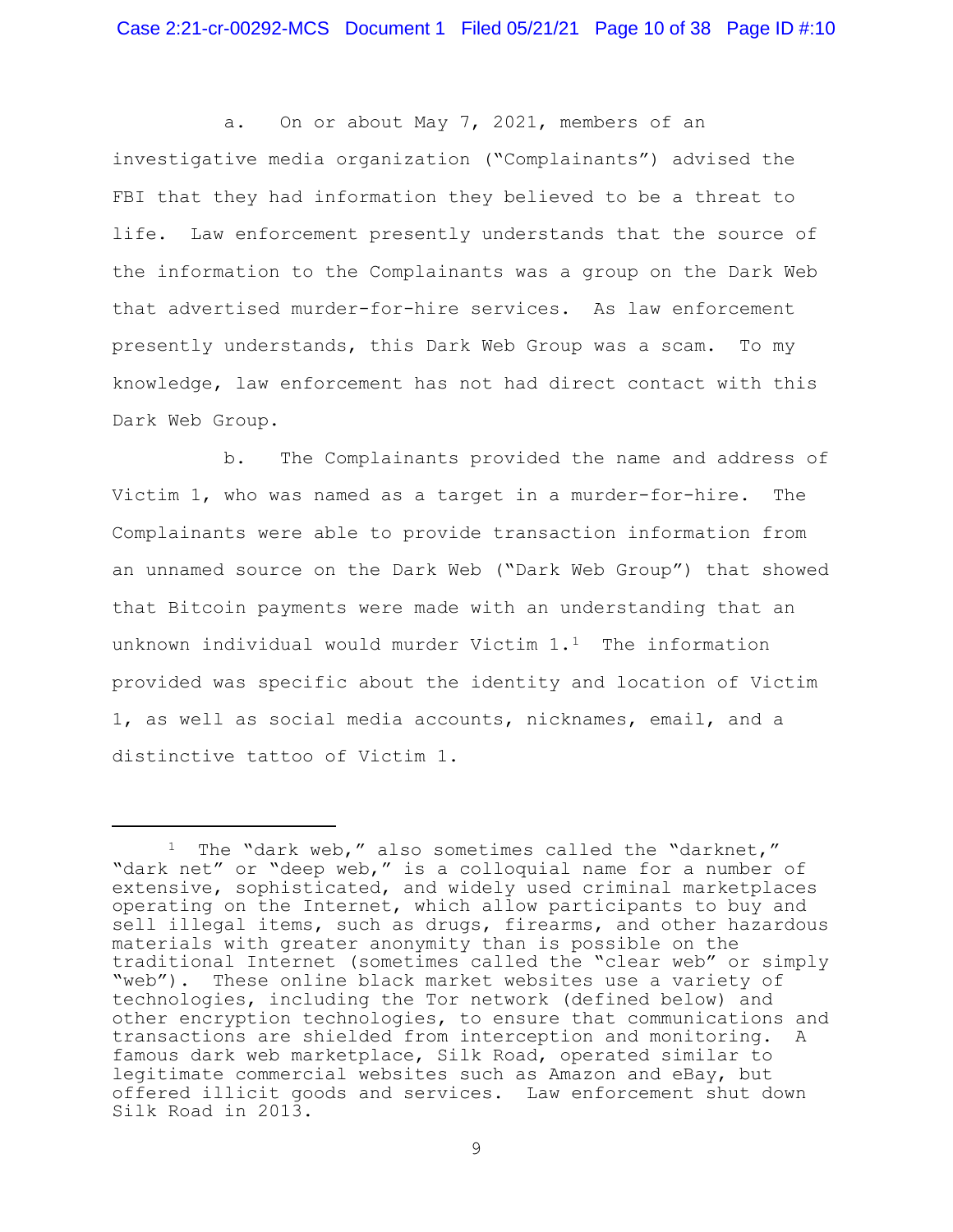c. Also provided by the Complainants were purported excerpts of communications on the Dark Web between a user, "Ula77" and the Dark Web Group. Within these communications<sup>2</sup>, on approximately April 22, 2021, Ula77 was asked, "hi, are u looking for a hitman?" to which Ula77 responded, "Saving up for a simple hit. Ill be putting the job in as soon as I have the BTC." Based on my training and experience, as well as my familiarity with this investigation, I believe "BTC" was a reference to Bitcoin.

d. On April 27, 2021, Ula77 states, "Hello, I was hoping you would be the person to contact if I had questions on what sort of information I would need to have ahead of time when placing a hit if I dont have the address, and if I can make small requests for once the hits been carried out IE: Make sure to destroy the phone of the target."

e. On April 28, 2021, following the payment of Bitcoin, Ula77 submitted their "order," providing the information, "OrderName: [Victim 1's name]" and Order Description, "I'd like it to look like an accident, but robbery gone wrong may work better. So long as she is dead. I'd also like for her phone to be retrieved and destroyed irreparably in the process." On that same day, Ula77 stated, "I would like proof of her death sent to me. She has a distinctive tattoo on one of her forearms that I know the image of, so a photo of her

 $2$  As discussed below, while law enforcement has not been able to verify these communications through direct contact with the Dark Web Group, the substance of these communications has been verified through BERKETT's extensive conversations with an undercover law enforcement officer on May 19 and 20, 2021.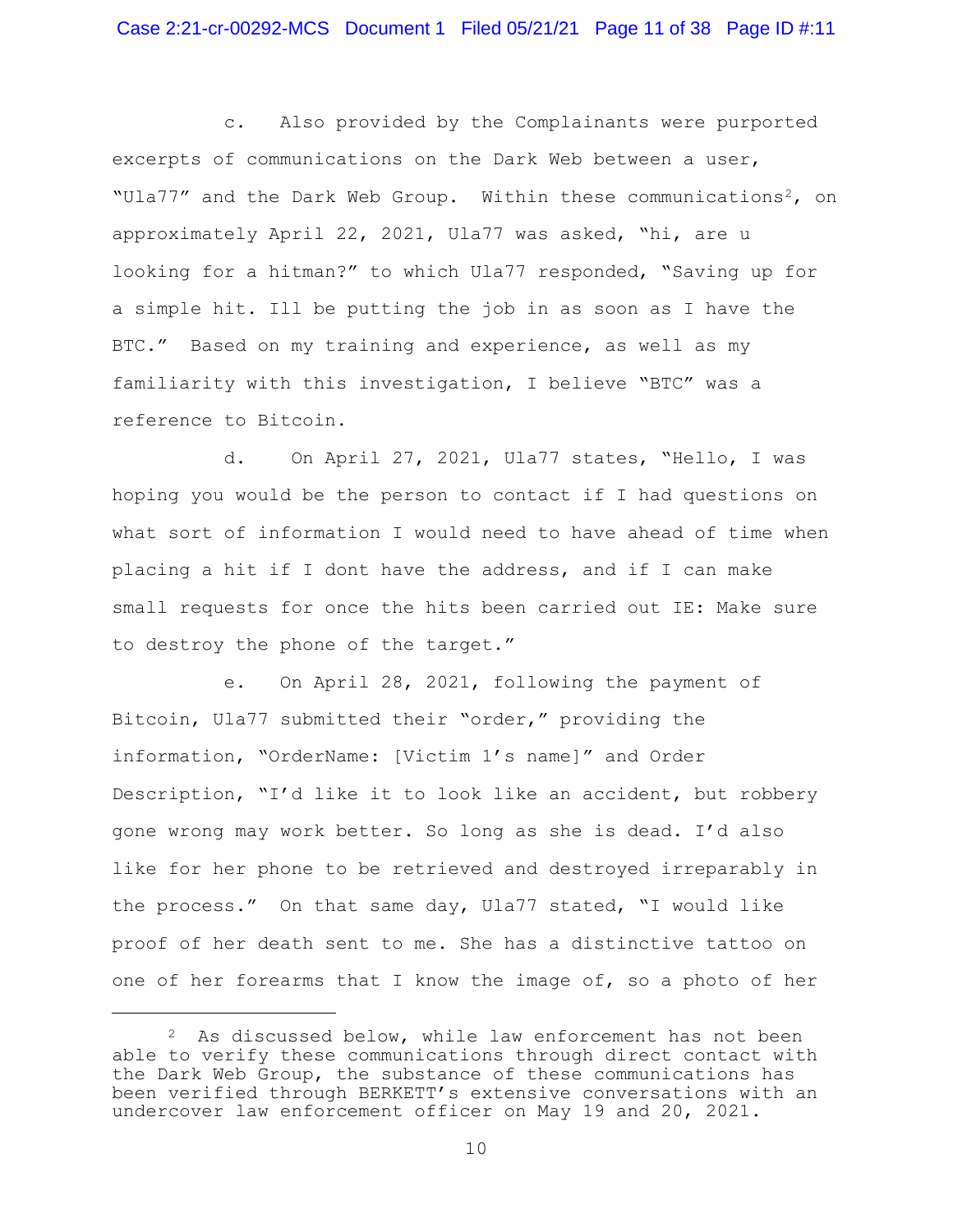## Case 2:21-cr-00292-MCS Document 1 Filed 05/21/21 Page 12 of 38 Page ID #:12

corpse and a photo of her tattoo for identification would work. I'll refrain from sending a picture of the tattoo to avoid doctored photos. If possible, letting me know if she was in Arizona or Idaho wuld also be appreciated so I can also verify via the obituaries."

f. On May 9, 2021, Ula77 stated, "Ive updated the order so that the bounty matches with what you informed me the hitman was requesting for the job: 2000 extra to check both locations and 2000 extra to destroy the phone, and the original 9000 bounty, for a total of 13000. I look forward to receiving communications that will let me know when, approximately, to prepare my alibi."

17. Based on my training and experience, and conversations with other law enforcement officers and agents, as well as my personal familiarity with this investigation, I am aware of the following:

a. Information provided by the Complainants described the time of the transaction as well as the receiving Bitcoin wallet belonging to the Dark Web Group. The information indicated that Bitcoin payments for the murder of Victim 1 were made on April 25, 26, and 28, and May 5, 2021.

b. Based on an analysis of the Bitcoin blockchain used in the transaction, law enforcement was able to determine that the Bitcoin wallets used to pay the Dark Web Group were CoinBase wallets. CoinBase is a Bitcoin exchange service.

c. CoinBase provided the owner of the Bitcoin wallets that the Complainants indicated were responsible for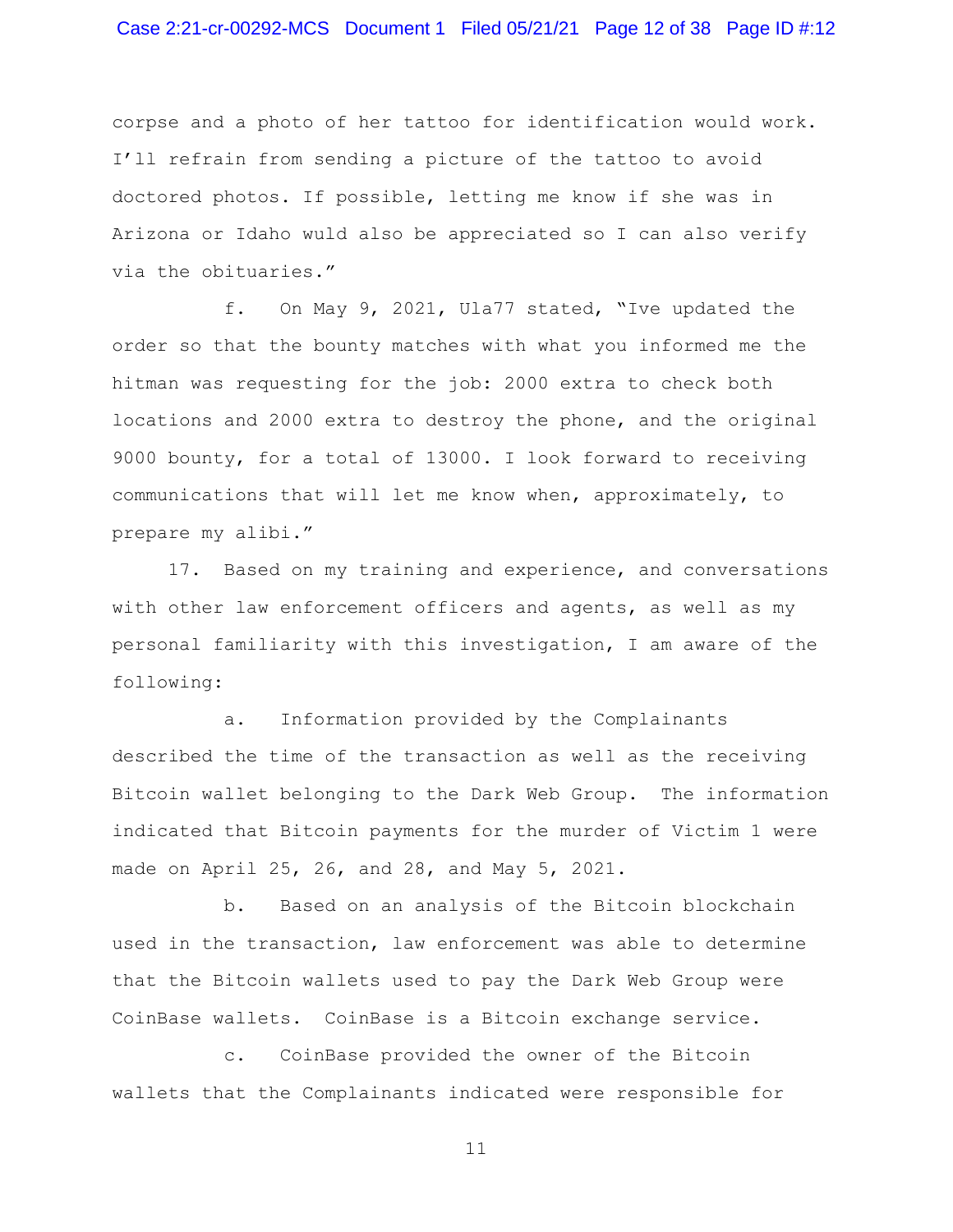paying the Dark Web Group, as well as the transaction history for those wallets, which I reviewed. The information provided by CoinBase shows BERKETT listed as the owner of the Coinbase Wallets and shows the transactions between BERKETT and the entity behind the murder for hire sought by BERKETT -- believed to be the Dark Web Group.

d. CoinBase also provided the registration information for the CoinBase wallets associated with payment to what is believed to be the Dark Web Group, which included the name associated with the account, "Scott Berkett," with the address listed as the SUBJECT RESIDENCE, and the date of birth, driver's license number, social security number, and phone number associated with BERKETT.

e. Coinbase further provided the Bank of America savings account and Mastercard debit card used to purchase the Bitcoin. Both are registered in BERKETT's name.

### **D. BERKETT Confirms His Desire to Have Victim 1 Murdered During Conversation with Undercover Law Enforcement Agent**

18. Based on my training and experience, my participating in the investigation, conversations with the undercover agent, and my review of WhatsApp messages and recorded telephone calls, I am aware of the following:

a. On May 19, 2021, a law enforcement undercover agent ("UC") contacted BERKETT via the WhatsApp communications application, purporting to be the hitman BERKETT had contracted using the Dark Web. The UC sent BERKETT photos via WhatsApp of Victim 1 in a Walmart store. The UC also sent the message,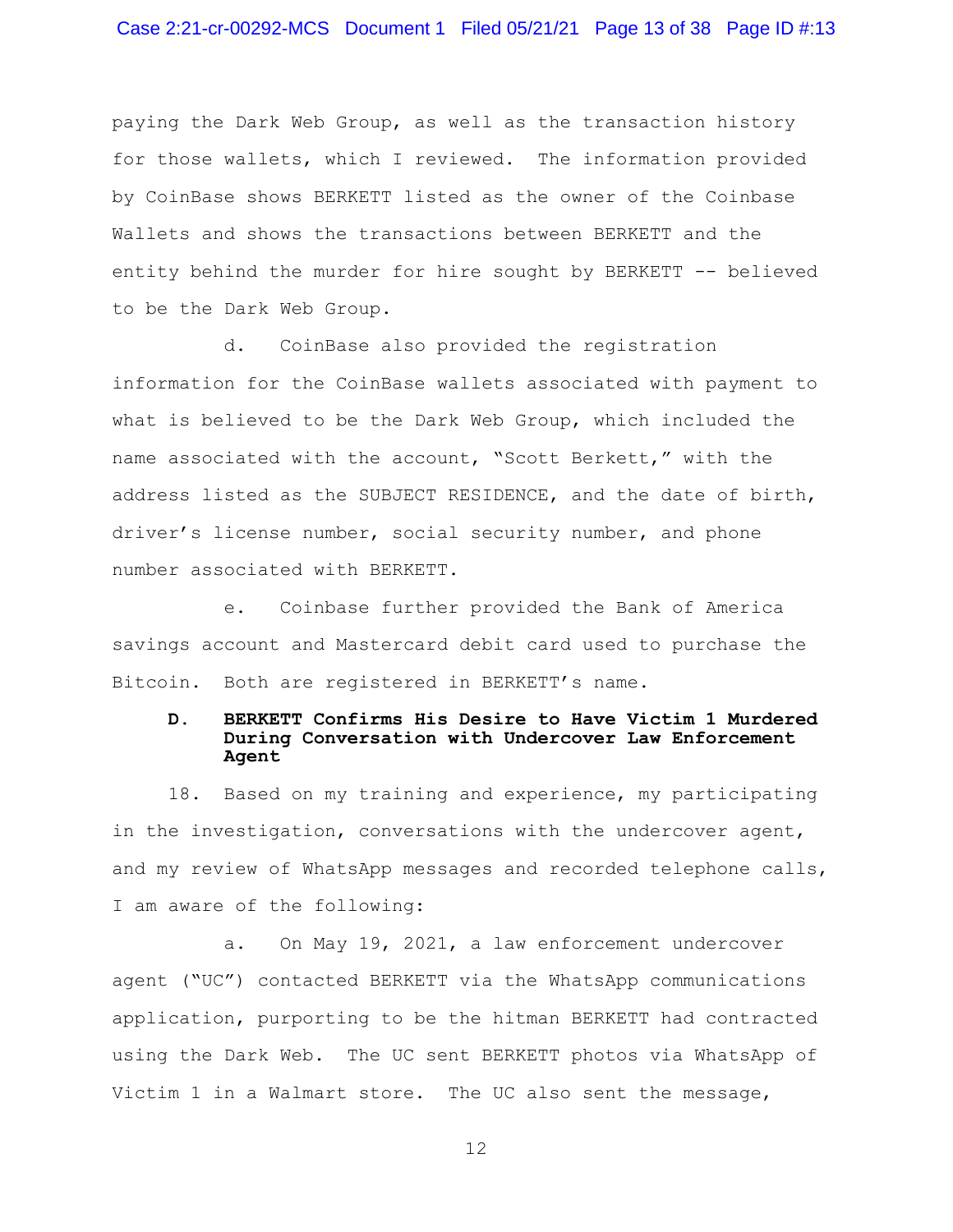### Case 2:21-cr-00292-MCS Document 1 Filed 05/21/21 Page 14 of 38 Page ID #:14

"Call me." Based on the conversation that followed, I believe that BERKETT was the user of Ula77 during the communications with the Dark Web Group.

b. On May 19, 2021, at approximately 9:55 p.m., the UC spoke with BERKETT using BERKETT's Phone. During this initial call, BERKETT claimed to not have received the photos sent to him by the UC and asked that the photos be resent. Shortly thereafter, the UC resent the photos of Victim 1 and, at approximately 9:59 p.m., the UC called BERKETT back via WhatsApp at the same number.

c. During this call, the UC confirmed that BERKETT had received the photos of Victim 1 and represented to BERKETT that he was the hitman hired to fulfill the murder-for-hire contract BERKETT had sought via the Dark Web and paid for using Bitcoin. Specifically, BERKETT and the UC had the following exchange:

UC: "Hi. You got the pictures?"

BERKETT: "Yup."

UC: "Yeah. So, I'm following up on uh, something that was started a little while ago. Um. I'm just making contact with you."

BERKETT: "Okay. I was actually surprised to get, get that through WhatsApp."

UC: "I know. We switch things up every once in a while. We'll pick another one after this."

BERKETT: "Okay, sounds good. Yeah, it seems to be the person. Uh, can't recognize them about, can't recognize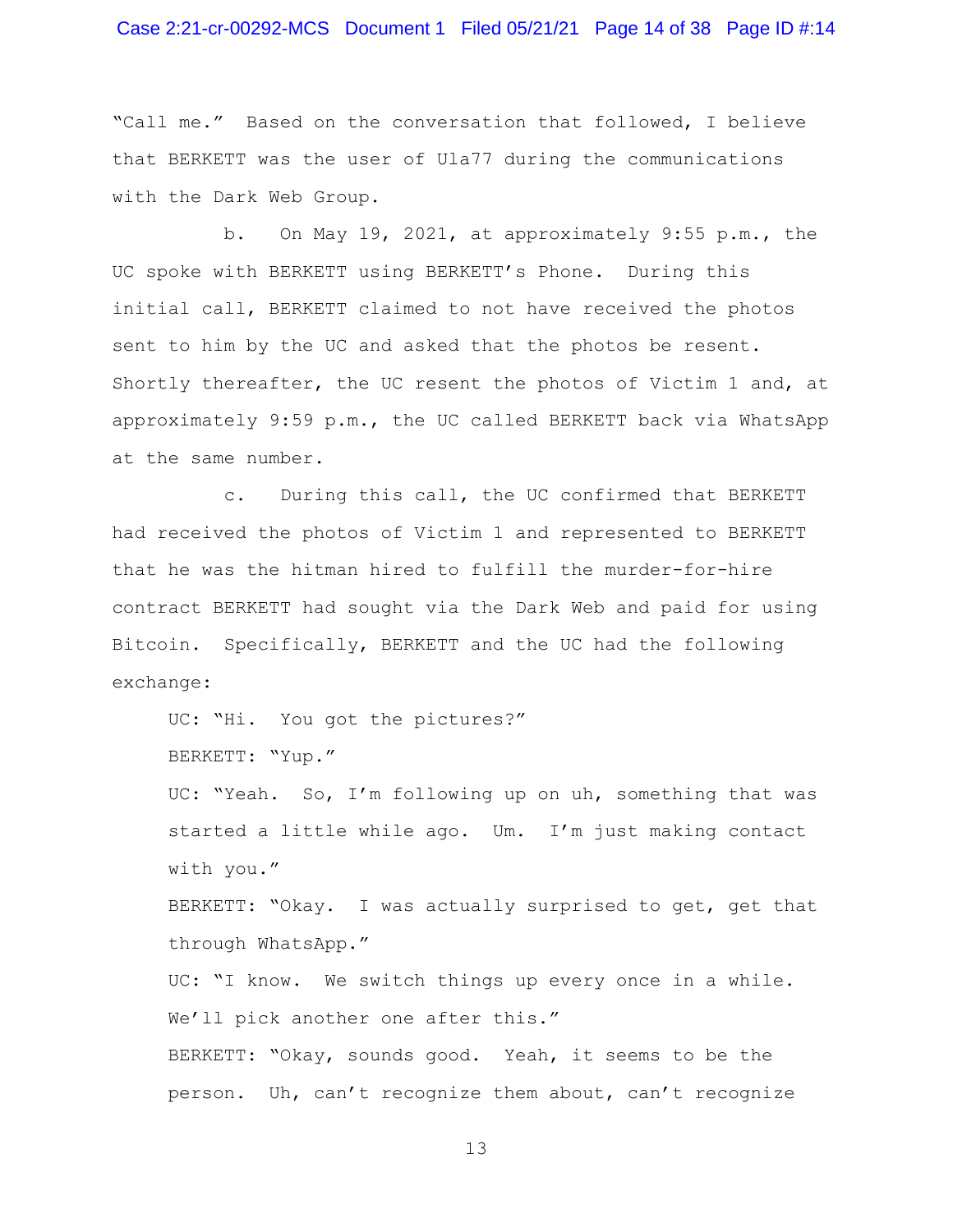them as well because of the graininess but, yeah that looks, that looks like them." UC: "That's, that's her, right?" BERKETT: "Yeah, that's her."

d. The UC then confirmed again that the photos of the victim were BERKETT's intended target and that BERKETT had used a Bitcoin payment to obtain her murder. Specifically, BERKETT and the UC had the following exchange:

UCE: "Confirming that's the person that we talked about on the uh, on the other piece, right?" BERKETT: "Yeah." UCE: "Okay. And you've already made, you're already made the uh, the uh… the B payment, right?" BERKETT: "Yeah, I've already done that." UCE: "Okay, good."

BERKETT: "That was confirmed by uh… yeah."

e. Based on my training and experience, as well as my familiarity with this investigation, I believe the "other piece" was a reference by the UC to the dark web and that "B payment" was a reference by the UC to the Bitcoin payment made to the dark web site by Ula77. BERKETT's response appears to confirm his understanding of these references.

f. The UC and BERKETT then discussed details of the murder, namely, how the murder should be made to appear, i.e. as a robbery or accident. During this portion of the discussion, BERKETT expressed concern that the murder not be traced back to him. BERKETT also confirmed his desire for proof-of-death, that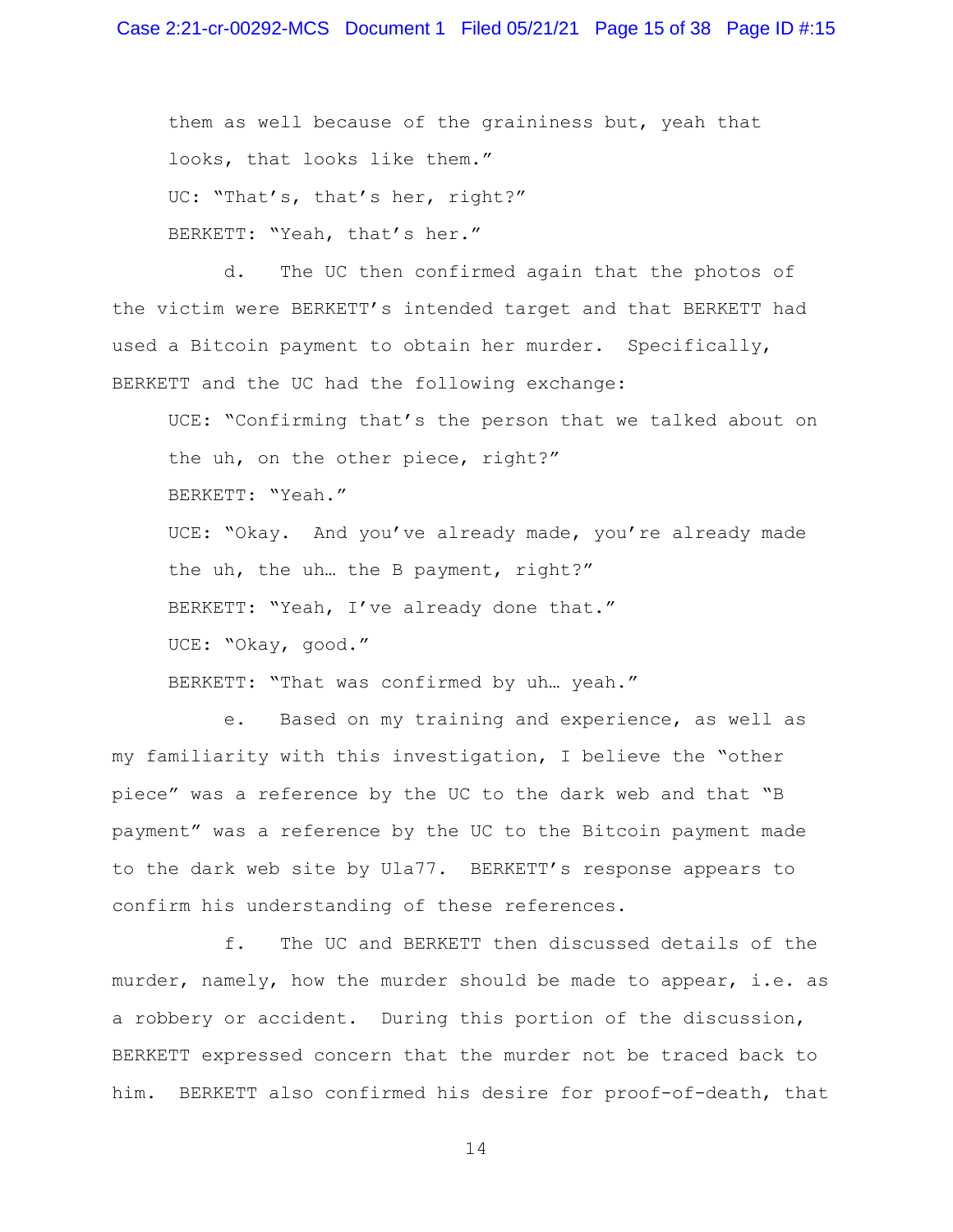is, a photograph of the victim's distinctive tattoo. Specifically, BERKETT and the UCE had the following exchange:

UC: "Good. Alright, so my understanding is what has to get done is this has to get done, uh we're looking at some kind of accident or robbery to have gone wrong, right?" BERKETT: "Yeah." UC: "Okay." BERKETT: "That way it doesn't get traced." UC: "Right, and then we need to work on making sure your alibi is good. Um, and then we need some, you want some kind of proof, and there's, if I'm, if I'm getting the information right, it's some kind of phone that needs to be taken care of as well, right?" BERKETT: "Yeah." UC: "Okay." BERKETT: "Uh, proof of the uh tattoo on her, one of her forearms." UC: "Okay. Do you want, is there, do you want that tattoo? Is that part of this?" BERKETT: "Just need a picture of it to verify." UC: "Okay, do you, do you want it? Do you, is that, what kind of souvenir do you need, or do you need one?" BERKETT: "Uh, just the photo…" UC: "Just the photo." BERKETT: "…of the tattoo." UC: "Okay, so" BERKETT: "It's distinctive enough that I don't need a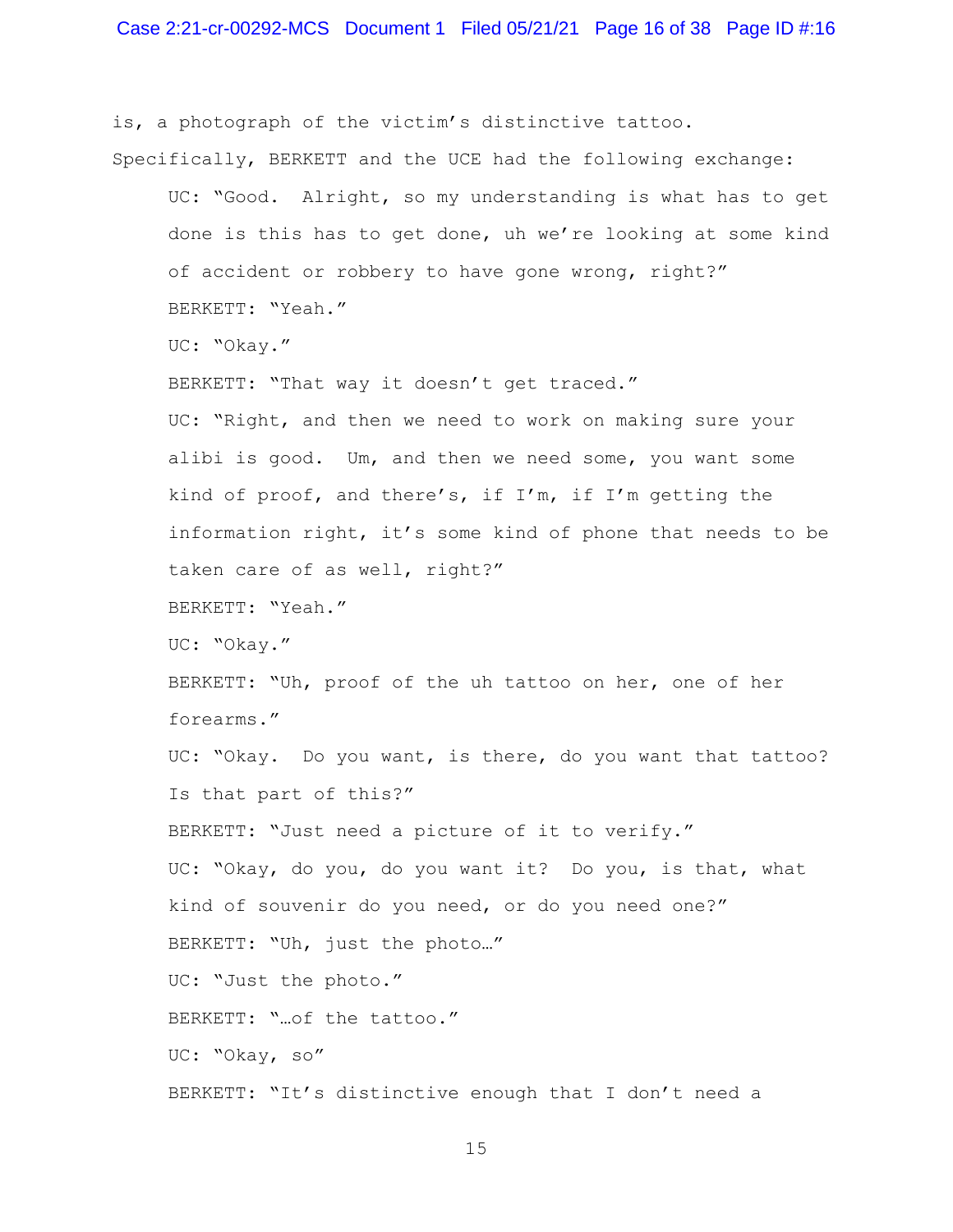souvenir."

g. The UC then asked BERKETT what sort of proof of death he required. Specifically, BERKETT and the UC had the following exchange:

UC: "Okay. What, is there any part of it, so, do you wanna see? Do you want a video of her not breathing? What do, what do you want to see?"

BERKETT: "Um, picture of the corpse and a picture of the tattoo, of the tattoo, to make, to verify  $\ldots$ ." UCE: "Okay."

BERKETT: ". . . Just so that way, cuz there were warnings of like, hey, make sure it's not photo-shopped."

h. The UC asked BERKETT to provide additional payment to complete the murder of Victim 1, stating "if you could just send me, can you, can you float a grand or half a grand to a Western Union to get this thing done?" The UC then provide specific information as to where and to whom to send the money. The UC also texted BERKETT this information via WhatsApp.

i. BERKETT and the UC then discussed BERKETT developing an alibi for Victim 1's death, with BERKETT stating, "Uh, there's a, okay. There's a few places nearby maybe that, that uh can put me on camera." BERKETT and the UC then discussed locations where BERKETT's car could be seen on camera, with BERKETT describing his car as "an old Mercedes." The SUBJECT VEHICLE is a 2008 Mercedes that BERKETT was observed driving as recently as May 13, 2021, and has been observed on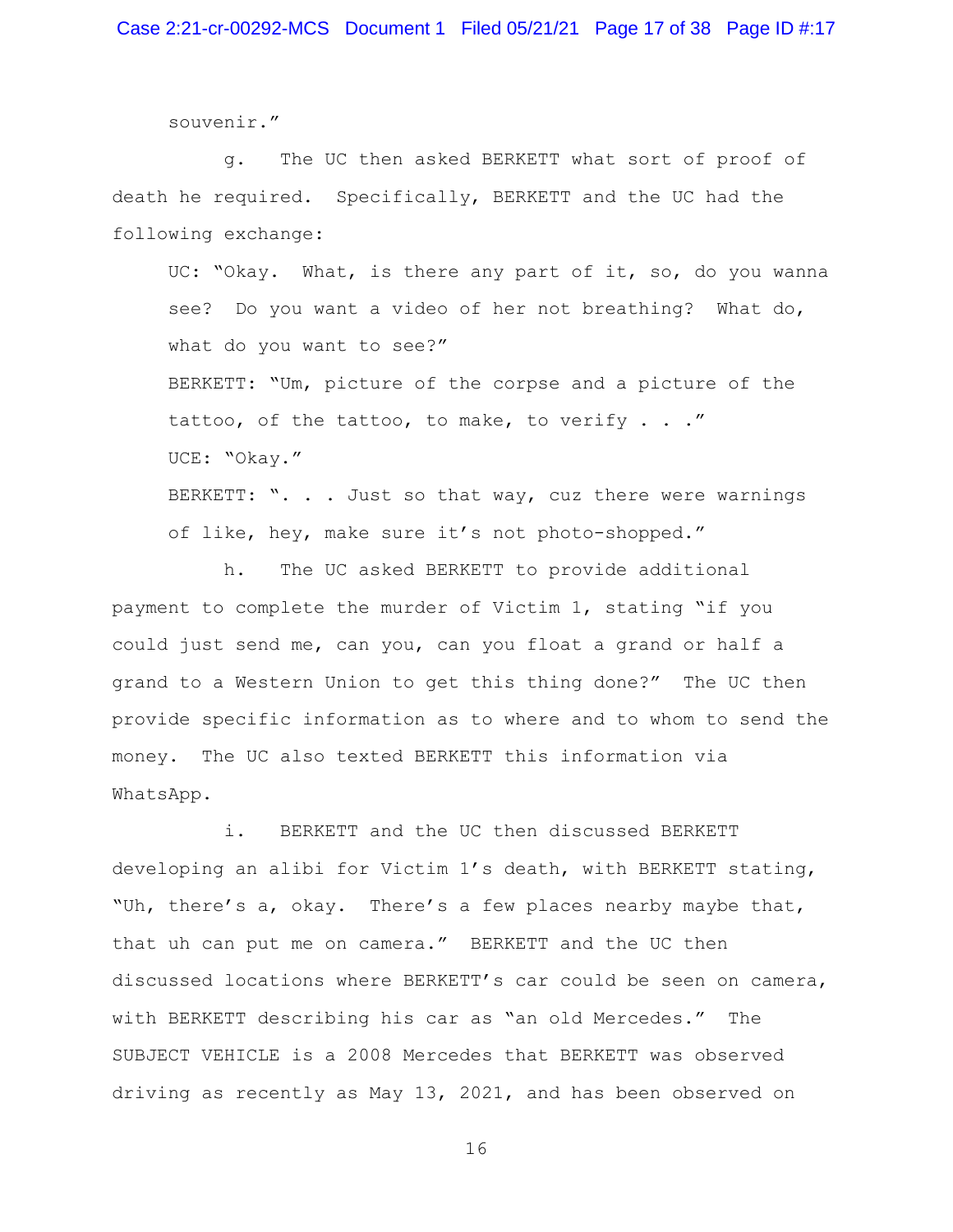## Case 2:21-cr-00292-MCS Document 1 Filed 05/21/21 Page 18 of 38 Page ID #:18

the curb in front of the garage of the SUBJECT RESIDENCE on May 19 and 20, 2021.

j. The UC then asked for any additional information about Victim 1, to which BERKETT responded that she has a dog, that her family has a gun, and that Victim 1 "Uh . . . has weak heart, so probably would be very  $e \cdot \cdot \cdot$ , so any uh, any drunk, any feigning a drunk driver situation would probably be very easy to pull off, off probably, would and, wouldn't have as high of a survival chance. Uh . . ."

19. Based on the conversations between Victim 1 and law enforcement, the details provided by BERKETT to the UC align with Victim 1. Victim 1 stated that she has a dog and the dog has come up in conversation with BERKETT. Additionally, Victim 1 has confirmed that her family does have a gun at their residence and Victim 1 recalled a conversation with BERKETT where this was discussed.

### **E. BERKETT Makes Western Union Money Transfer For Murder of Victim 1**

20. Based on my training and experience, and conversations with other law enforcement officers and agents, as well as my personal familiarity with this investigation, I am aware of the following:

a. On May 19, 2021, BERKETT was instructed by the UC to make a Western Union Money Transfer of \$1,000 to an individual in Scottsdale, Arizona, as payment for the murderfor-hire. The next day, May 20, 2021, the UC messaged BERKETT on WhatsApp asking for an update and, at approximately 3:11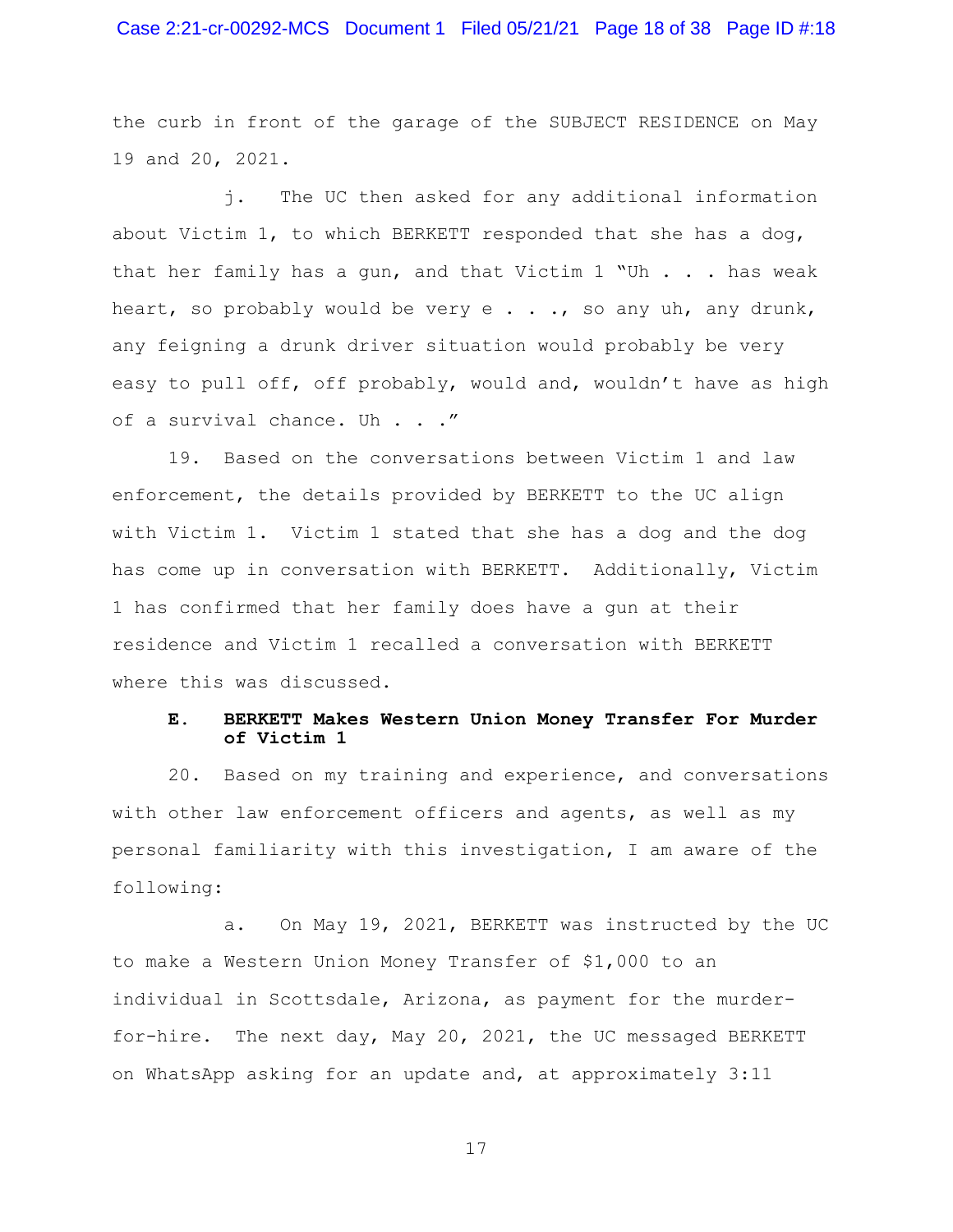## Case 2:21-cr-00292-MCS Document 1 Filed 05/21/21 Page 19 of 38 Page ID #:19

p.m., BERKETT responded that he "started to move the funds. Shouldn't take more than an hour. I'll let you know if there's an issue.

b. On May 20, 2021, following BERKETT's discussion with the UC, I conducted surveillance of the SUBJECT RESIDENCE during which law enforcement observed BERKETT leave the house and walk to the Rite Aid located at 463 N. Bedford Drive, Beverly Hills 90210. A Western Union kiosk is located inside this Rite Aid. While inside the Rite Aid, at approximately 5:25 p.m., I observed BERKETT at the Western Union booth and on the Western Union phone. BERKETT then went to the Rite Aid cashier to pay for the transaction. I observed BERKETT present the cashier with cash.

c. Following this transaction, FBI SA Sarah Corcoran received a Rite Aid Corporation Detail Journal Report from a Rite Aid employee that showed a \$1,000 Western Union transaction with Rite Aid and \$31 fee had been paid by BERKETT.

d. At approximately 5:45 p.m., BERKETT messaged the UC on WhatsApp, "Done. 5350546096." Based on my training and experience, as well as my familiarity with this investigation, I believe this message from BERKETT to the UC was confirmation that he had made the Western Union transfer for the murder and was providing the proof of transfer code to the UC.

e. On May 21, 2021, I was able to confirm through Western Union's website using the "5350546096" tracking code provided by BERKETT, that the money was transferred and was ready for pick up.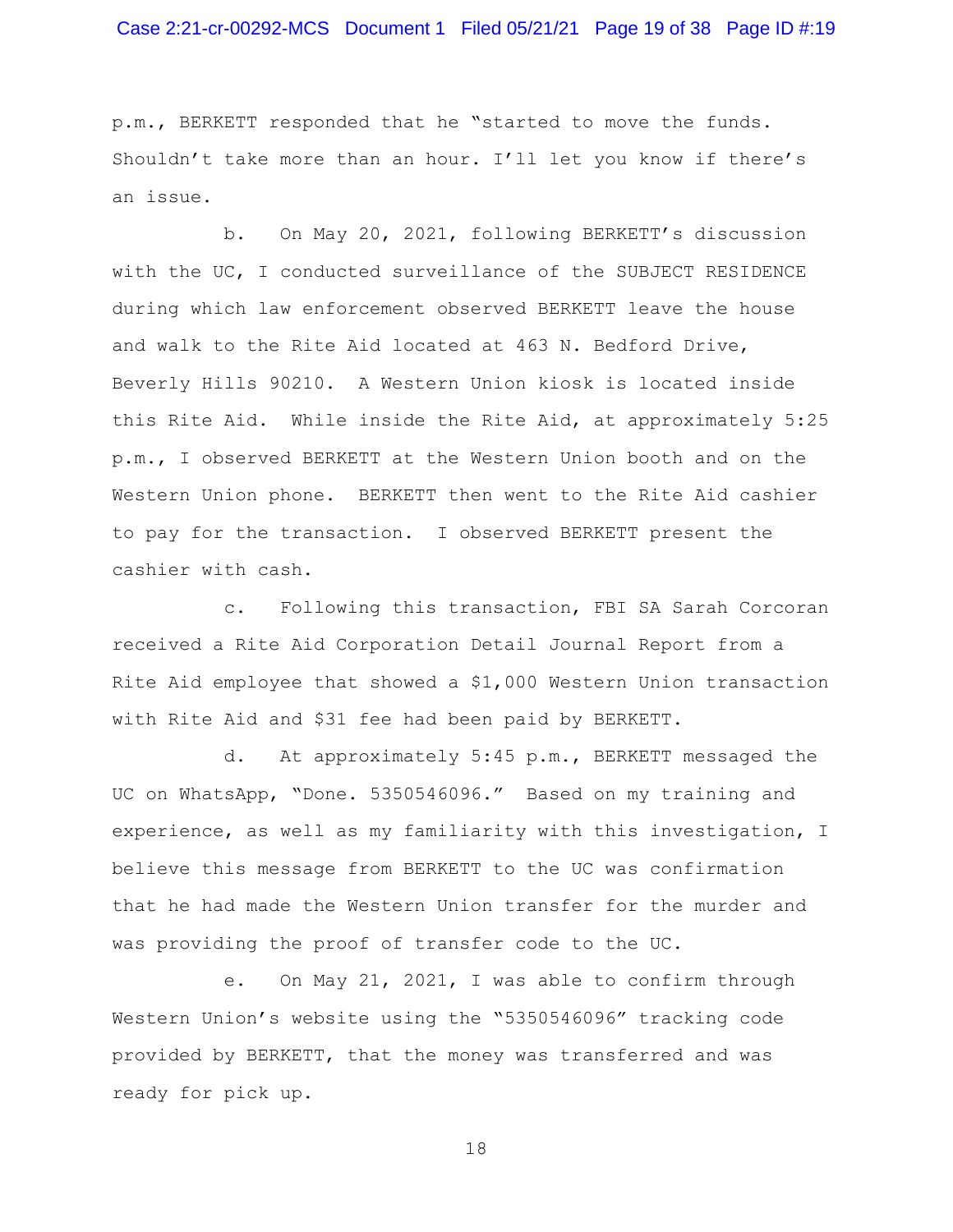#### **F. Investigation of SUBJECT RESIDENCE and SUBJECT VEHICLE**

21. Based on my training and experience, and conversations with other law enforcement officers and agents, as well as my personal familiarity with this investigation, I am aware of the following:

a. On or about May 14, 2021, I reviewed records obtained from the California Department of Motor Vehicles and learned that SUBJECT VEHICLE is currently registered to BERKETT's father, who also lives at the SUBJECT RESIDENCE. According to Victim 1, BERKETT was driving SUBJECT VEHICLE when he picked her up from LAX in October 2020.

b. On or about May 14, 2021, I submitted an Emergency Disclosure Request ("EDR") for subscriber information and records for BERKETT's Phone. In response to the EDR, the contact name on the account was provided: "Scott Berkett." BERKETT's father was also listed on the account. Also, in response to the EDR, Verizon provide information that on or about May 14-16, 2021, BERKETT's phone number was pinging consistently in the vicinity of SUBJECT RESIDENCE.

c. Based on my conversations with Victim 1, during her trip to Los Angeles in October 2020 to visit BERKETT, she visited the SUBJECT RESIDENCE. According to Victim 1, BERKETT has a room within this residence.

d. On May 17, 2021, Victim 1 was provided photos of the SUBJECT VEHICLE and she confirmed this was the vehicle that BERKETT drove during her trip.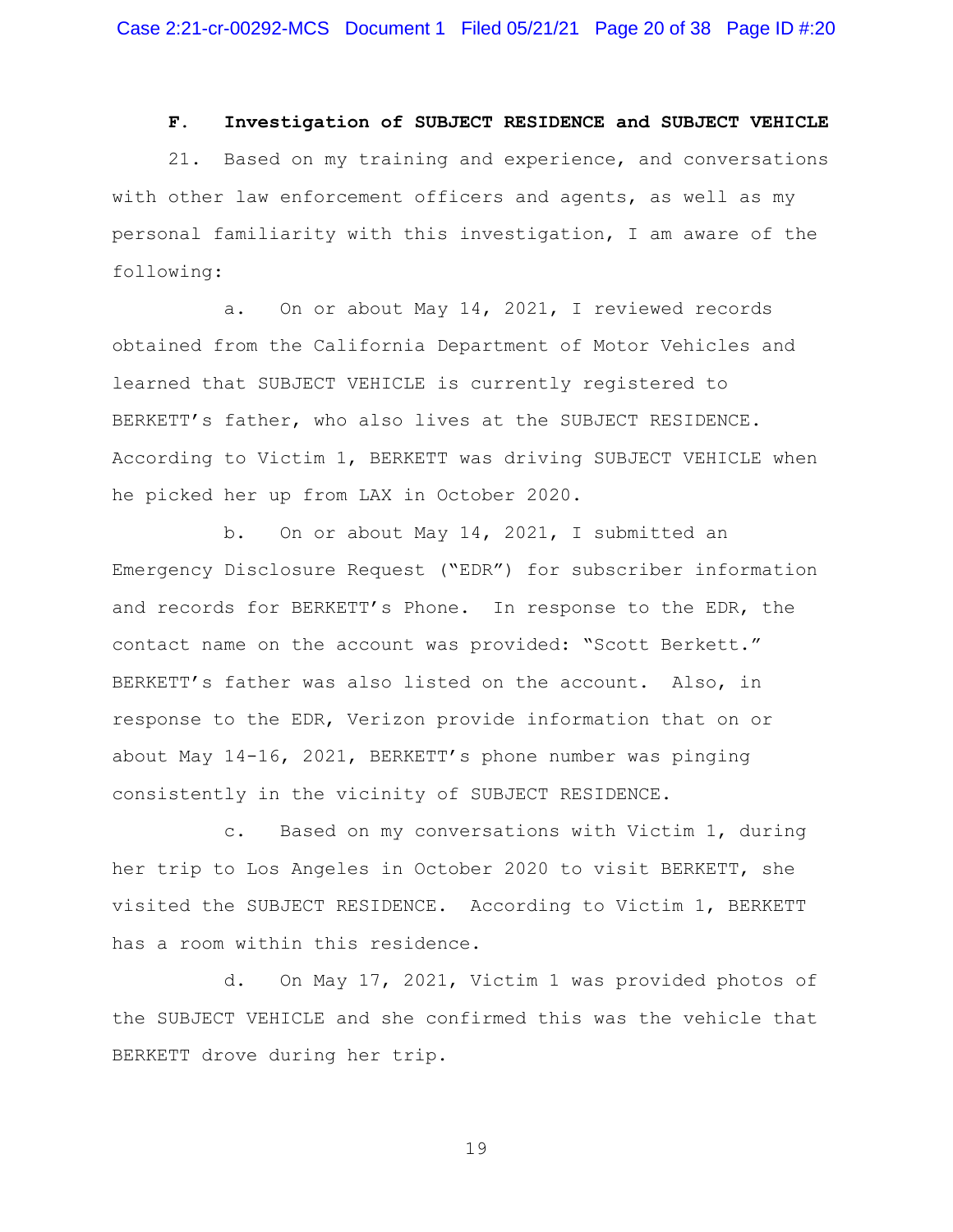Case 2:21-cr-00292-MCS Document 1 Filed 05/21/21 Page 21 of 38 Page ID #:21

e. On or about May 14, 16, 19, and 20, 2021, I conducted physical surveillance of the SUBJECT RESIDENCE. At that time, the SUBJECT VEHICLE was parked on the curb in front of the garage for the residence.

f. Based on the foregoing, I believe that BERKETT currently lives at the SUBJECT RESIDENCE and has access to and operates the SUBJECT VEHICLE.

### **G. Probable Cause to Believe Evidence of the SUBJECT OFFENSES Will be Found in SUBJECT RESIDENCE, SUBJECT VEHICLE, and on BERKETT's Person**

22. Based on my training and experience investigating stalking and threat-to-life cases, I know that individuals engaged in such conduct commonly use fake or anonymized accounts, false identifications or identities, or stolen identifications, in order to avoid detection and to hide their true identities. These individuals often also keep evidence related to these accounts and identifiers in secure, easilyaccessible places, like their homes, cars, and on their person.

23. Based on the foregoing, as well as my training, experience, and knowledge of this investigation, I also believe that electronic devices, including computers, laptops, tablets, and cellular telephones capable of making telephone calls and accessing the internet as discussed above -- and that were likely used by BERKETT during the activities described herein - will be found at the SUBJECT RESIDENCE, in the SUBJECT VEHICLE, and on BERKETT's person. Based on BERKETT's use of the internet, and other digital devices, I also believe digital and physical evidence related to the SUBJECT OFFENSES (including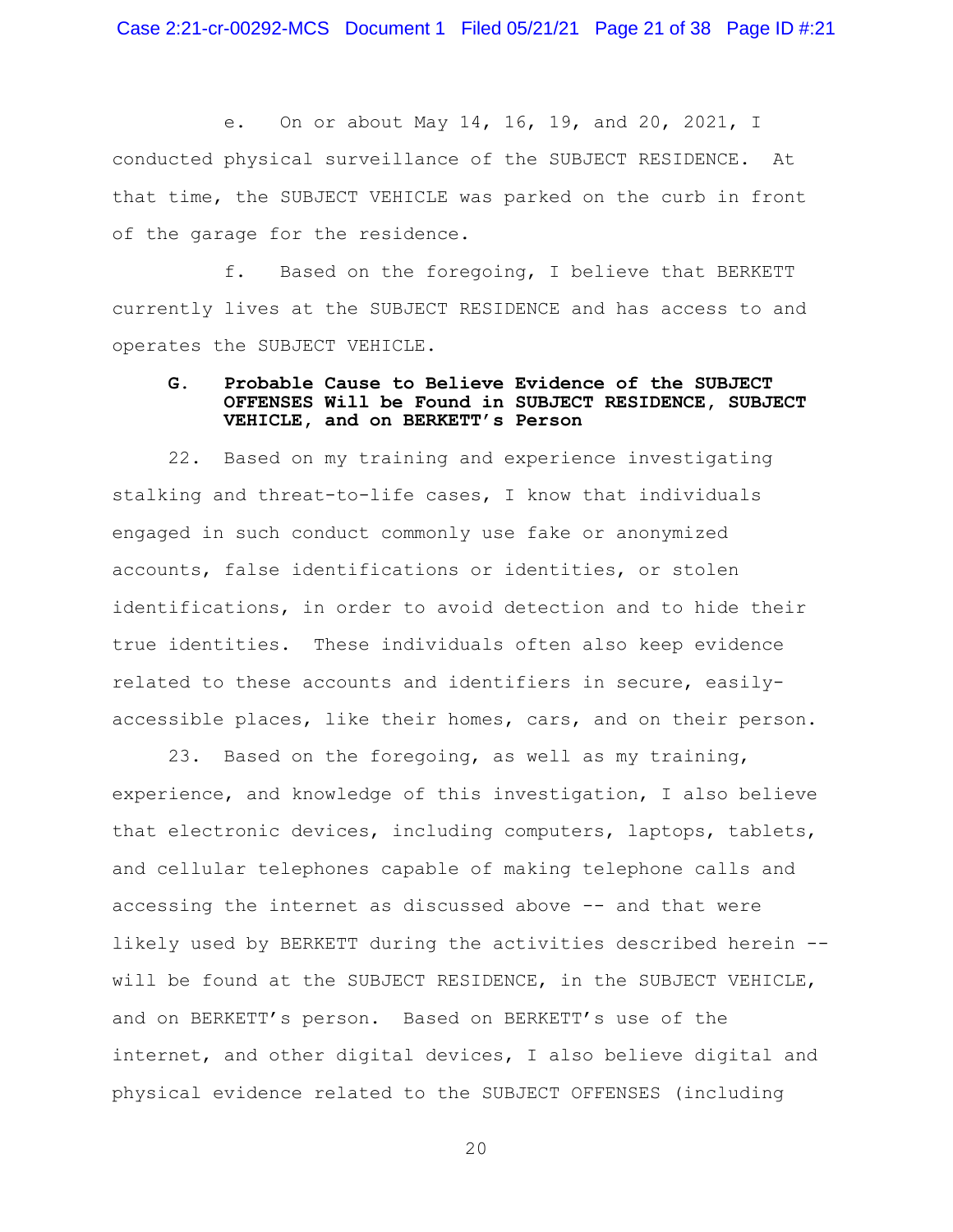evidence related to identity) will be found at the SUBJECT RESIDENCE, in the SUBJECT VEHICLE, and on BERKETT's person.

#### **VI. TRAINING AND EXPERIENCE ON DIGITAL DEVICES**

24. Based on my training, experience, and information from those involved in the forensic examination of digital devices, I know that the following electronic evidence, inter alia, is often retrievable from digital devices:

a. Forensic methods may uncover electronic files or remnants of such files months or even years after the files have been downloaded, deleted, or viewed via the Internet. Normally, when a person deletes a file on a computer, the data contained in the file does not disappear; rather, the data remain on the hard drive until overwritten by new data, which may only occur after a long period of time. Similarly, files viewed on the Internet are often automatically downloaded into a temporary directory or cache that are only overwritten as they are replaced with more recently downloaded or viewed content and may also be recoverable months or years later.

b. Digital devices often contain electronic evidence related to a crime, the device's user, or the existence of evidence in other locations, such as, how the device has been used, what it has been used for, who has used it, and who has been responsible for creating or maintaining records, documents, programs, applications, and materials on the device. That evidence is often stored in logs and other artifacts that are not kept in places where the user stores files, and in places where the user may be unaware of them. For example, recoverable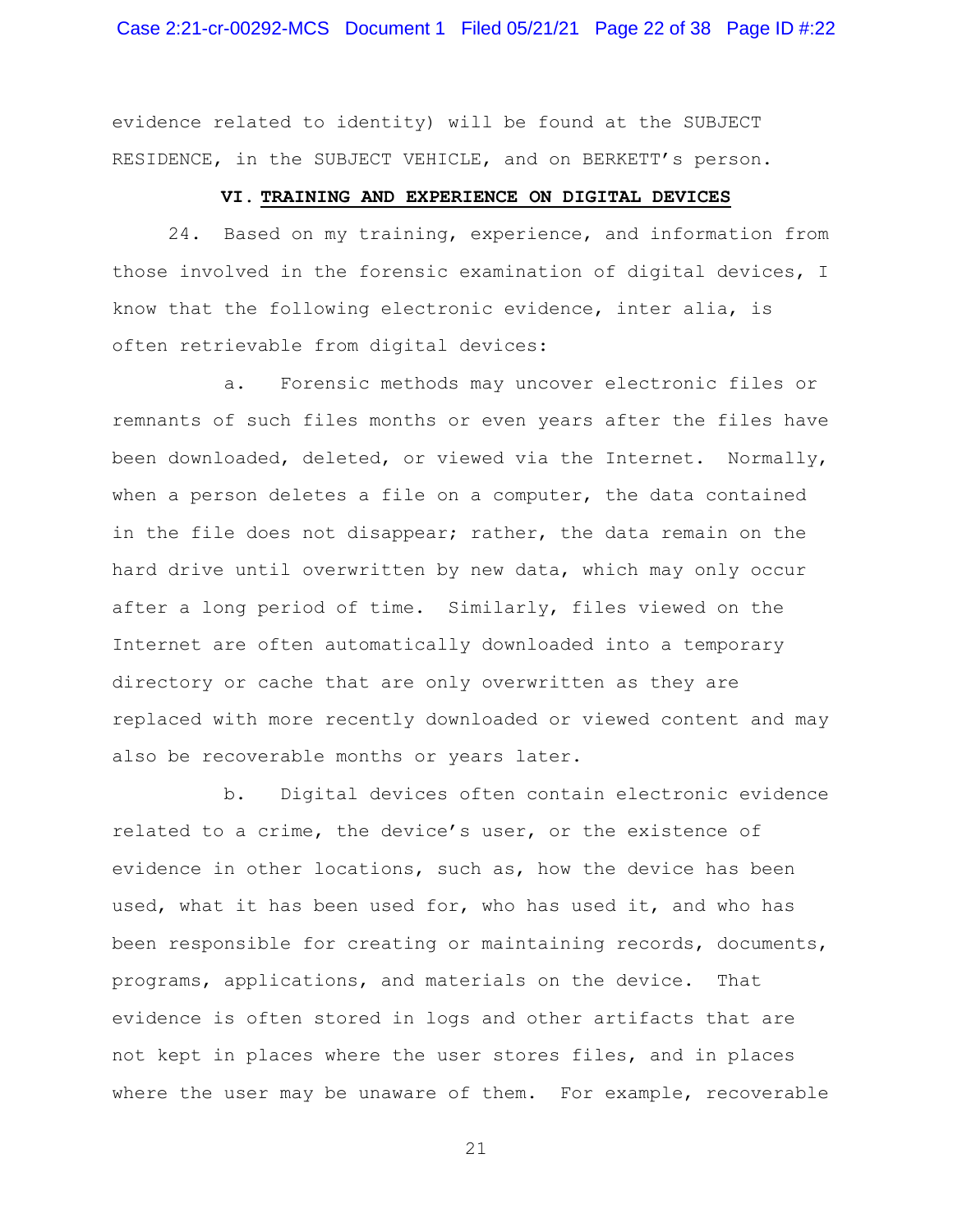## Case 2:21-cr-00292-MCS Document 1 Filed 05/21/21 Page 23 of 38 Page ID #:23

data can include evidence of deleted or edited files; recently used tasks and processes; online nicknames and passwords in the form of configuration data stored by browser, e-mail, and chat programs; attachment of other devices; times the device was in use; and file creation dates and sequence.

c. The absence of data on a digital device may be evidence of how the device was used, what it was used for, and who used it. For example, showing the absence of certain software on a device may be necessary to rebut a claim that the device was being controlled remotely by such software.

d. Digital device users can also attempt to conceal data by using encryption, steganography, or by using misleading filenames and extensions. Digital devices may also contain "booby traps" that destroy or alter data if certain procedures are not scrupulously followed. Law enforcement continuously develops and acquires new methods of decryption, even for devices or data that cannot currently be decrypted.

25. Based on my training, experience, and information from those involved in the forensic examination of digital devices, I know that it is not always possible to search devices for data during a search of the premises for a number of reasons, including the following:

a. Digital data are particularly vulnerable to inadvertent or intentional modification or destruction. Thus, often a controlled environment with specially trained personnel may be necessary to maintain the integrity of and to conduct a complete and accurate analysis of data on digital devices, which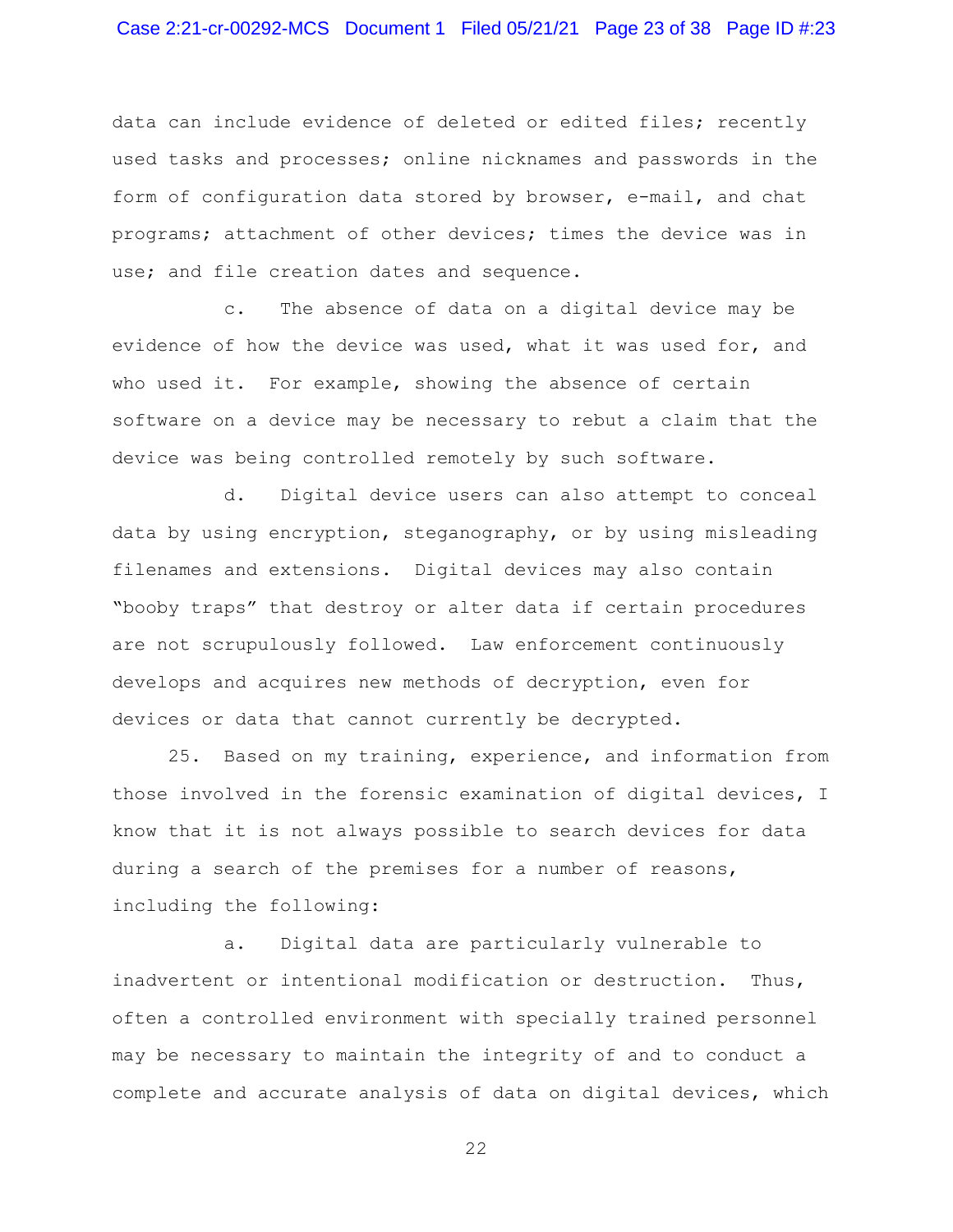may take substantial time, particularly as to the categories of electronic evidence referenced above. Also, there are now so many types of digital devices and programs that it is difficult to bring to a search site all of the specialized manuals, equipment, and personnel that may be required.

b. Digital devices capable of storing multiple gigabytes are now commonplace. As an example of the amount of data this equates to, one gigabyte can store close to 19,000 average file size (300kb) Word documents, or 614 photos with an average size of 1.5MB.

26. The search warrant requests authorization to use the biometric unlock features of a device, based on the following, which I know from my training, experience, and review of publicly available materials:

a. Users may enable a biometric unlock function on some digital devices. To use this function, a user generally displays a physical feature, such as a fingerprint, face, or eye, and the device will automatically unlock if that physical feature matches one the user has stored on the device. To unlock a device enabled with a fingerprint unlock function, a user places one or more of the user's fingers on a device's fingerprint scanner for approximately one second. To unlock a device enabled with a facial, retina, or iris recognition function, the user holds the device in front of the user's face with the user's eyes open for approximately one second.

b. In some circumstances, a biometric unlock function will not unlock a device even if enabled, such as when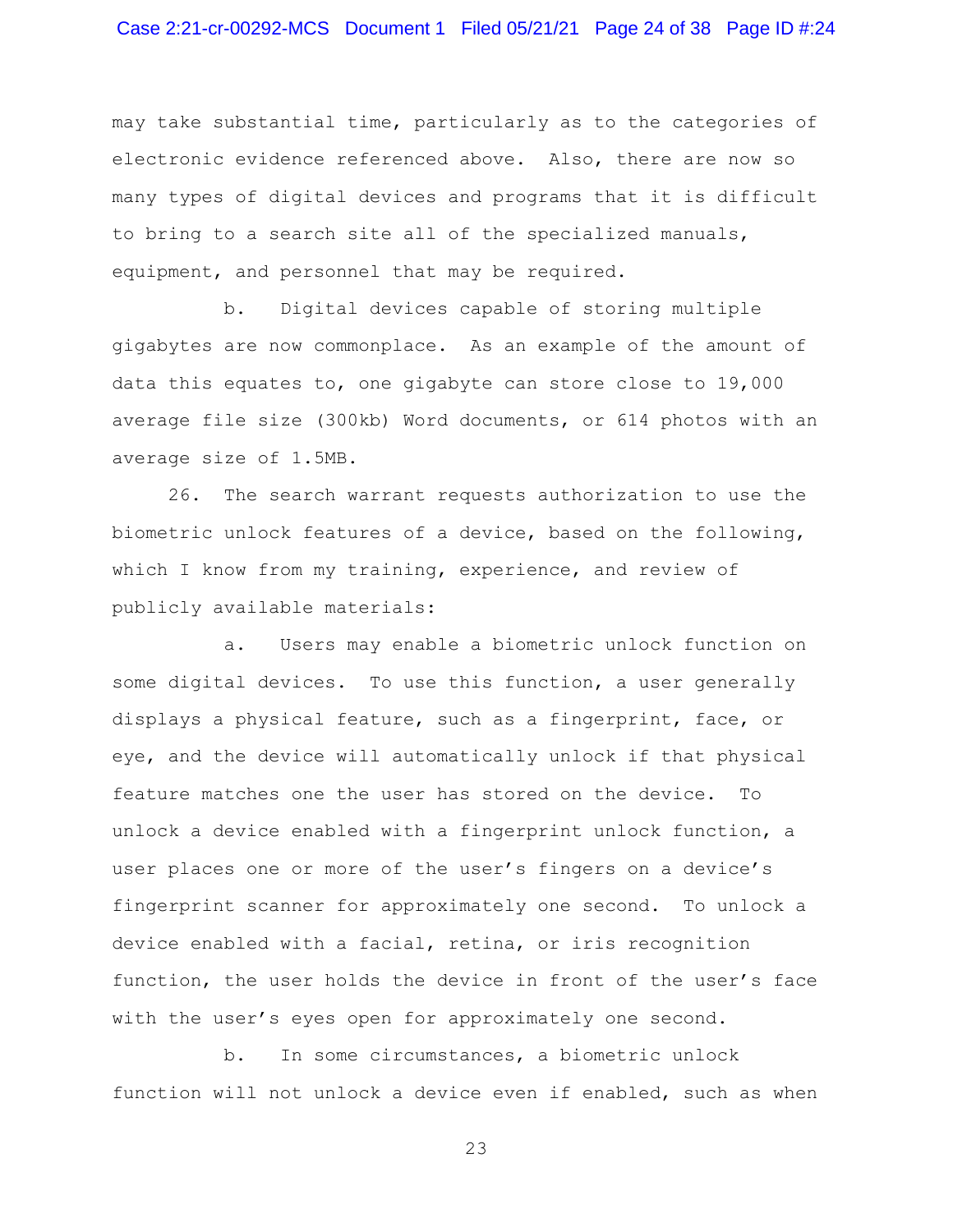## Case 2:21-cr-00292-MCS Document 1 Filed 05/21/21 Page 25 of 38 Page ID #:25

a device has been restarted or inactive, has not been unlocked for a certain period of time (often 48 hours or less), or after a certain number of unsuccessful unlock attempts. Thus, the opportunity to use a biometric unlock function even on an enabled device may exist for only a short time. I do not know the passcodes of the devices likely to be found in the search.

c. Thus, the warrant I am applying for would permit law enforcement personnel to, with respect to any device that appears to have a biometric sensor and falls within the scope of the warrant: (1) depress BERKETT's thumb and/or fingers on the device(s); and (2) hold the device(s) in front of BERKETT's face with his or her eyes open to activate the facial-, iris-, and/or retina-recognition feature.

//

//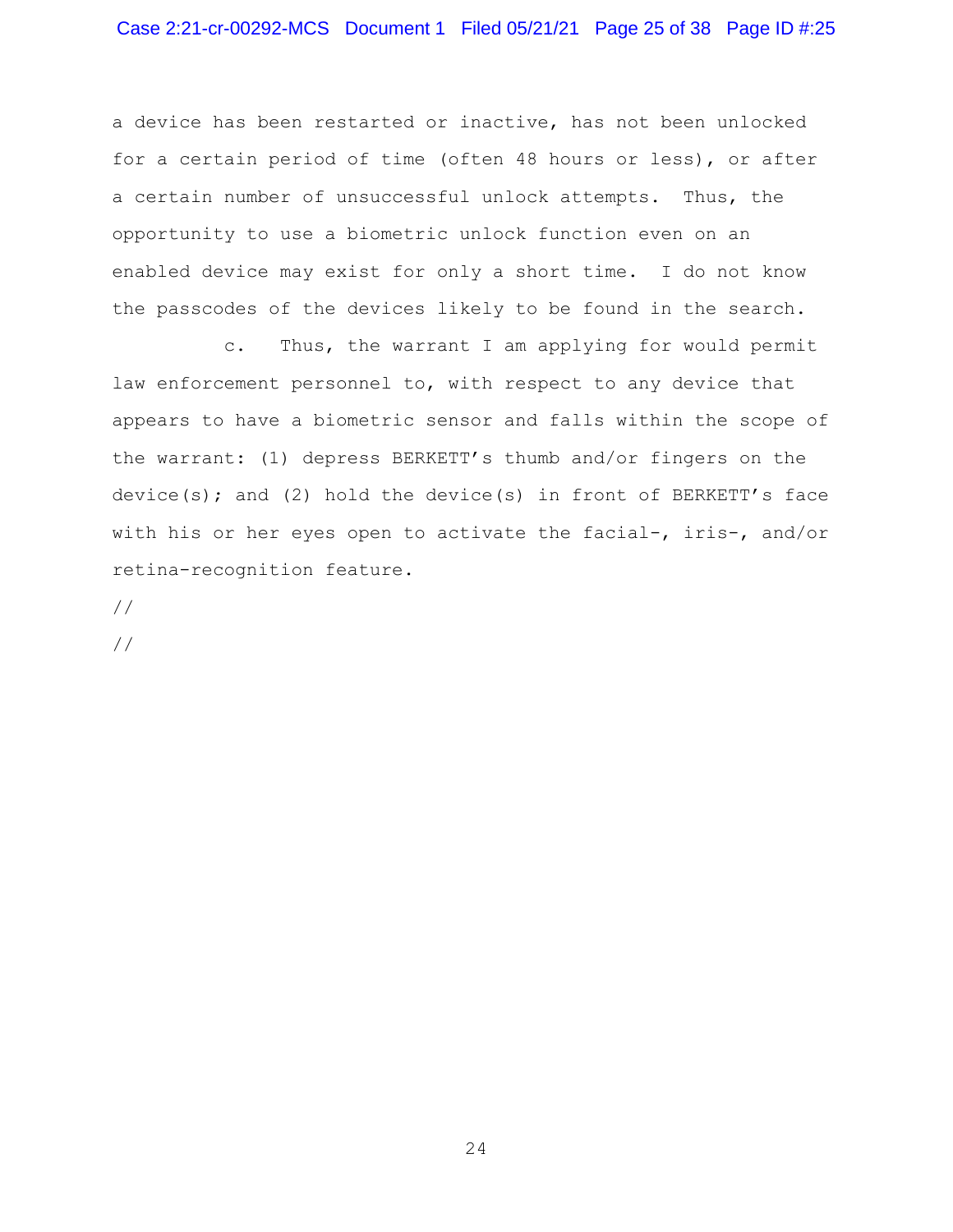### **VII. CONCLUSION**

27. For all the reasons described above, there is probable cause to believe that BERKETT has solicited the murder of Victim 1 in violation of 18 U.S.C. § 1958 (Murder-For-Hire). Further, there is probable cause to believe that evidence of violations of the SUBJECT OFFENSES, as described above and in Attachment B of this affidavit, will be found in a search of the SUBJECT RESIDENCE, the SUBJECT VEHICLE**,** and on BERKETT's person as further described above and in Attachments A-1, A-2, A-3, to this affidavit.

> Caitlin Bowdler, Special Agent FBI

Attested to by the applicant in accordance with the requirements of Fed. R. Crim. P. 4.1 by telephone on this day of May, 2021.

UNITED STATES MAGISTRATE JUDGE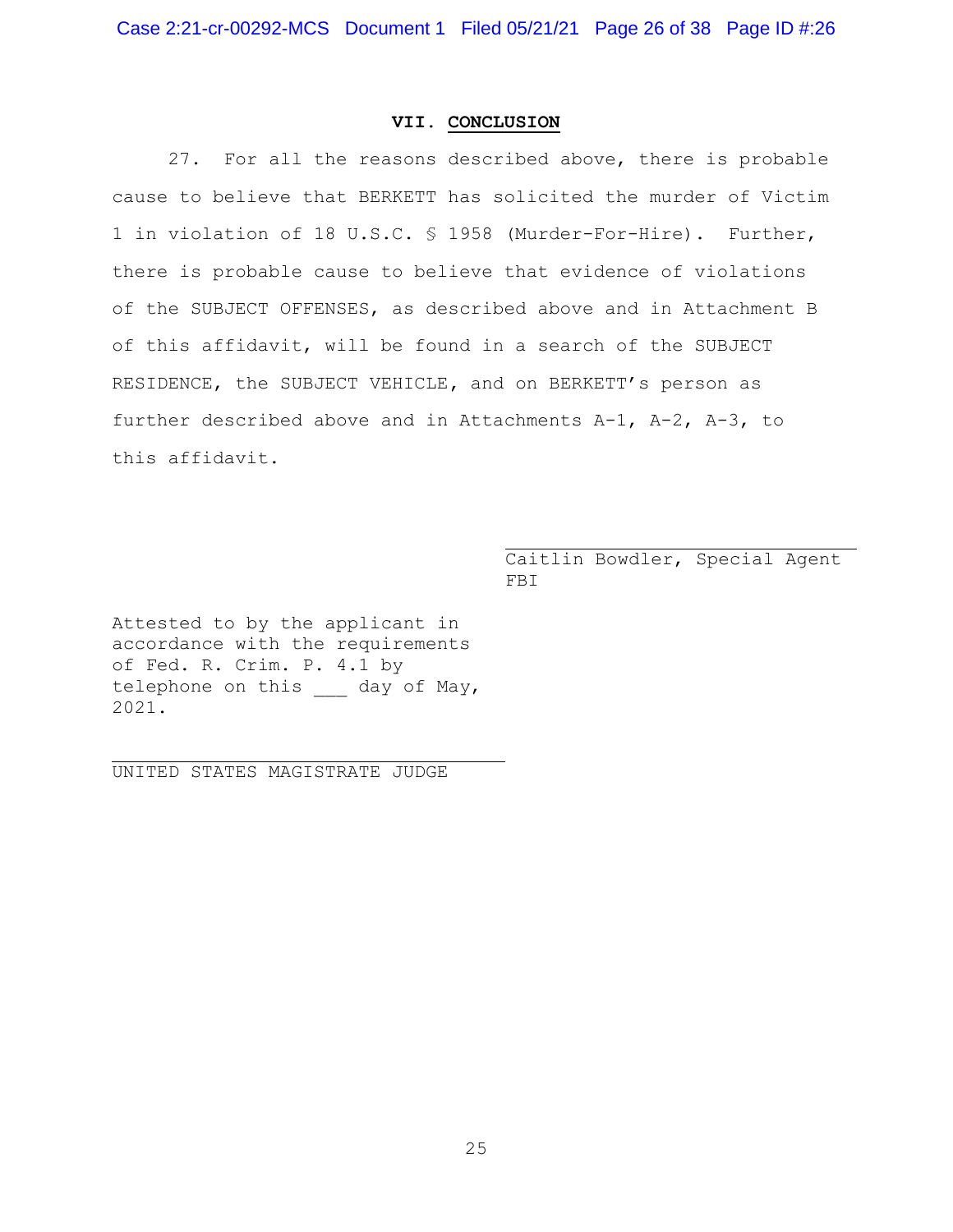### **ATTACHMENT A-1**

#### PREMISES TO BE SEARCHED

The premises located at 301 S. El Camino Drive, Beverly Hills, California 90212, the residence of SCOTT BERKETT ("SUBJECT RESIDENCE"). The SUBJECT RESIDENCE is a two-story single-family residence, as depicted in the photograph below.

The SUBJECT RESIDENCE includes any and all storage units, containers, attachments, attics, safes, carports, garages, vehicles, outbuildings, and all other areas within the curtilage.

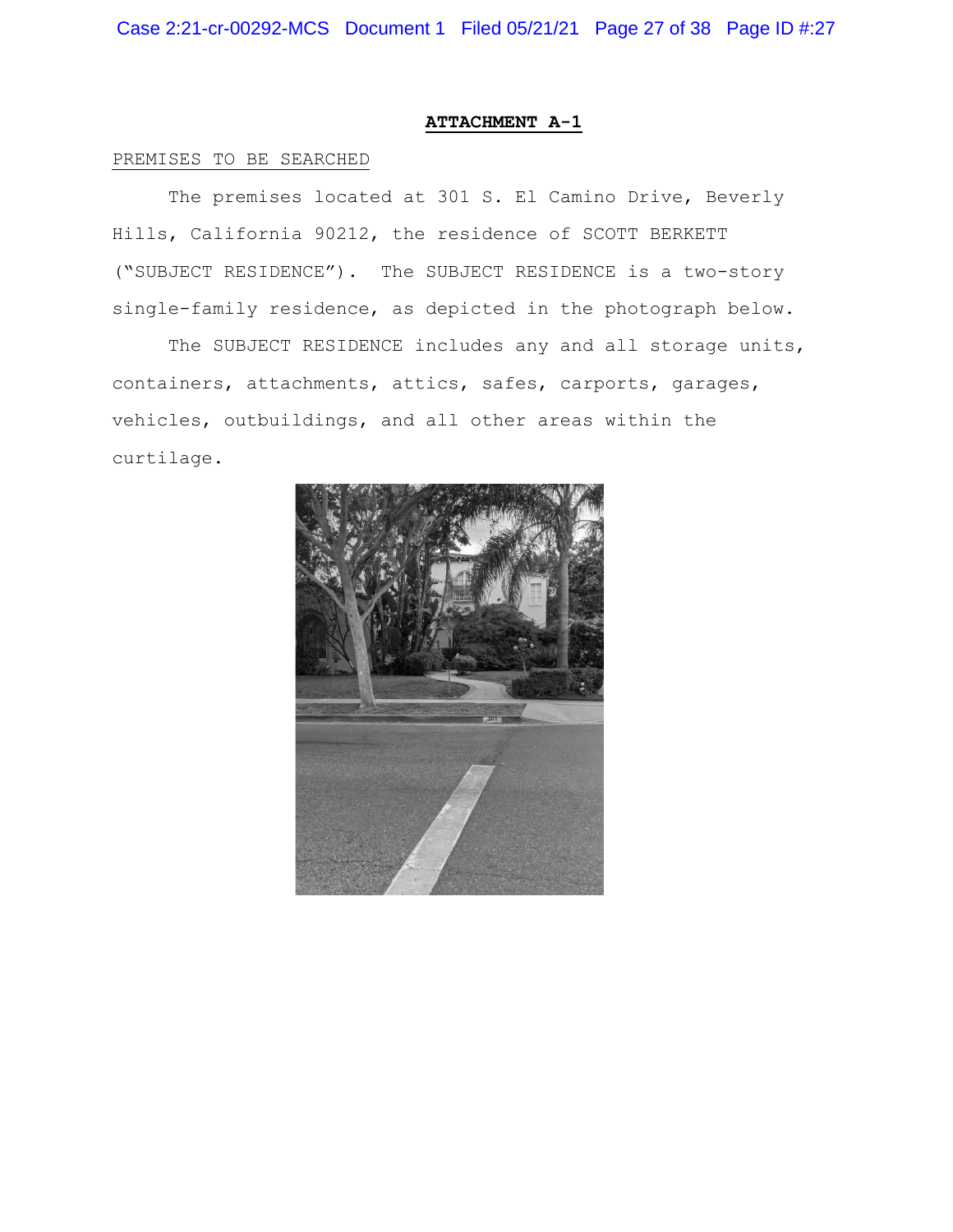Case 2:21-cr-00292-MCS Document 1 Filed 05/21/21 Page 28 of 38 Page ID #:28

## **ATTACHMENT A-2**

## VEHICLE TO BE SEARCHED

A red Mercedes Benz sedan with California license plate 6GFE033, and Vehicle Identification number WDBTK56F08T099038 ("SUBJECT VEHICLE"), as depicted in the photograph below.

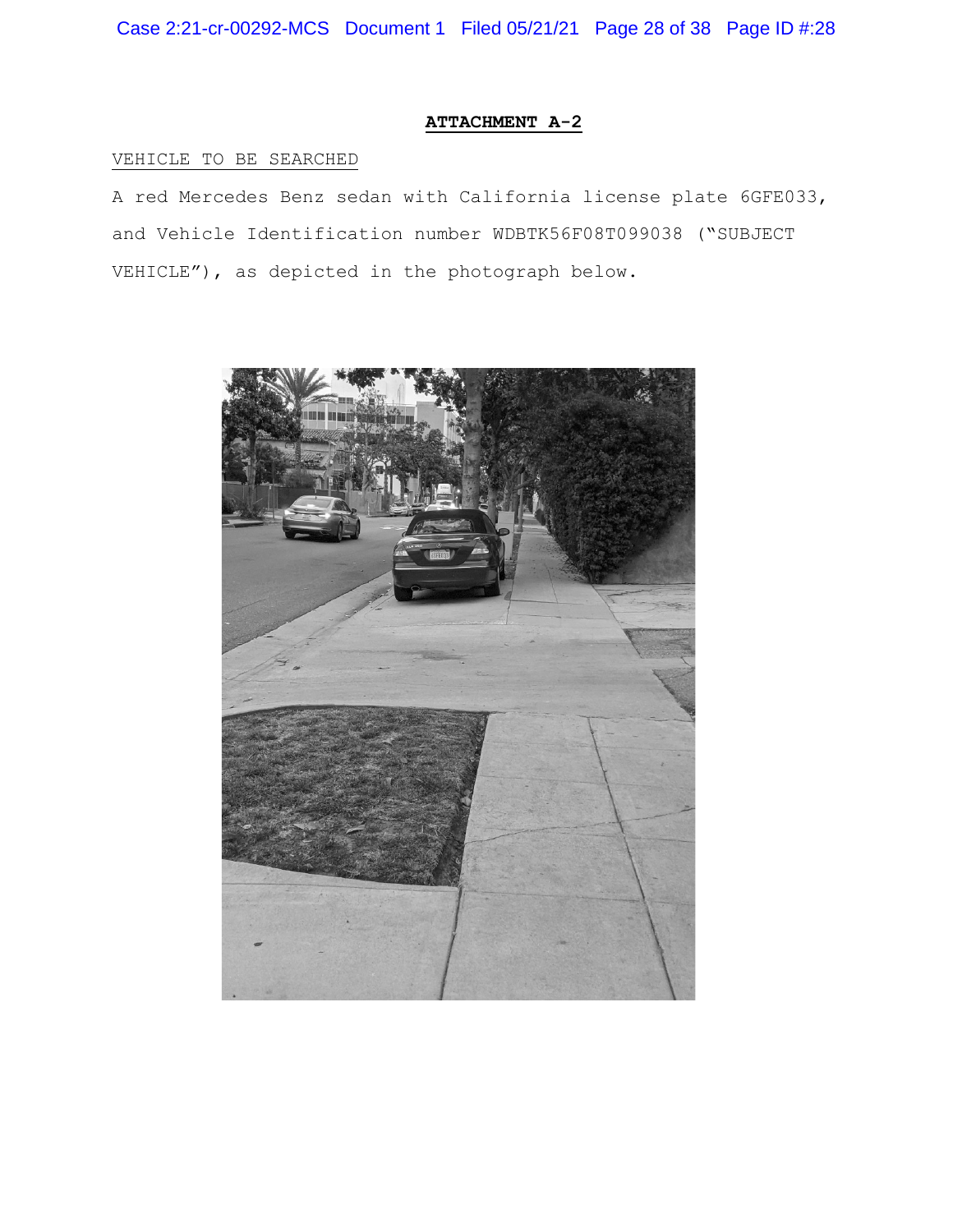#### **ATTACHMENT A-4**

#### PERSON TO BE SEARCHED

The person of SCOTT BERKETT ("BERKETT"), date of birth April 22, 1997, with California Driver's License Number F7005190. BERKETT's California Department of Motor Vehicle records lists him as standing 6'0" tall with brown hair and green eyes.

The search of BERKETT shall include any and all clothing and personal belongings, digital devices, backpacks, wallets, briefcases, purses, and bags that are within BERKETT's immediate vicinity and control at the location where the search warrant is executed. The search shall not include a strip search or a body cavity search.

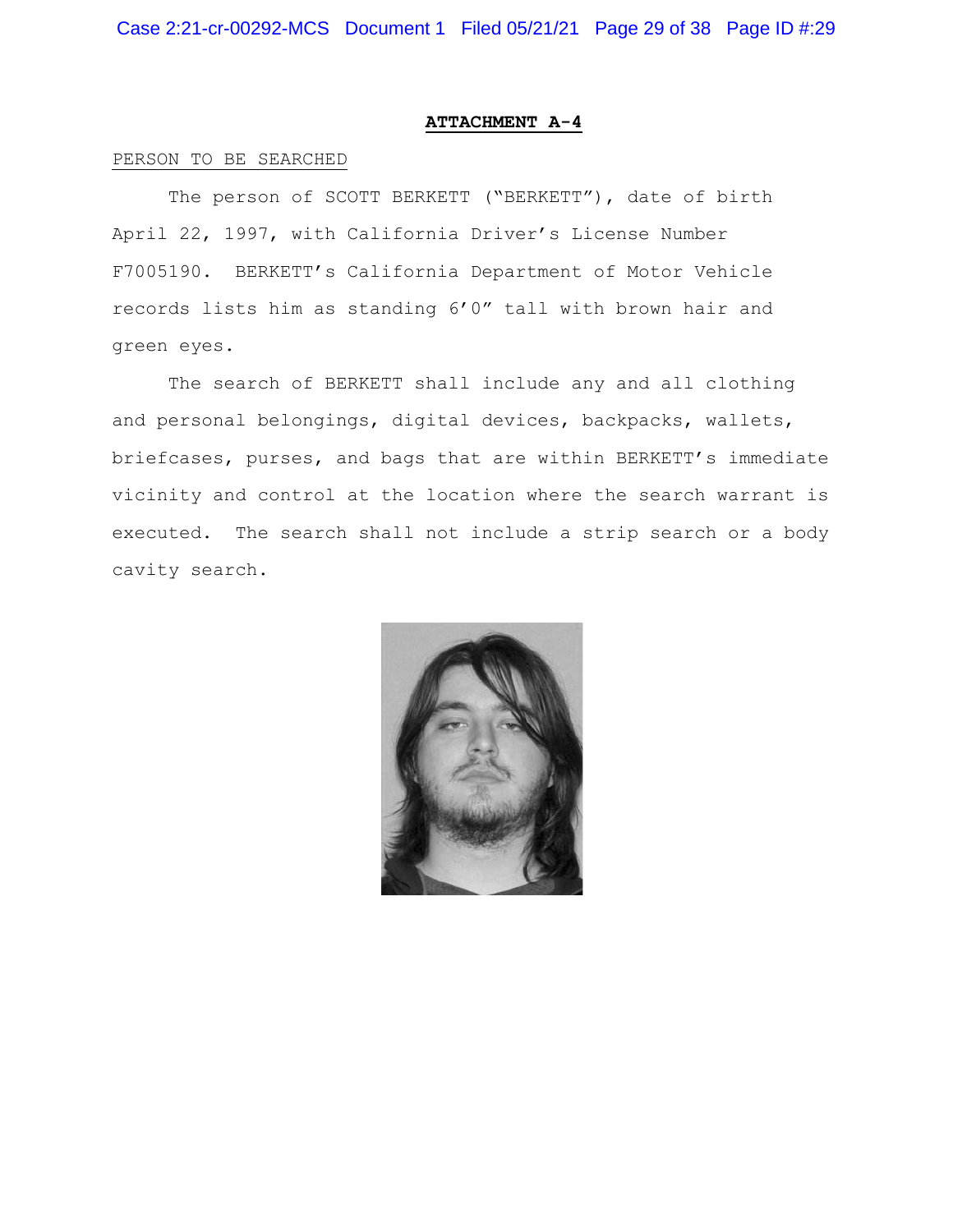#### **ATTACHMENT B**

#### **I. ITEMS TO BE SEIZED**

1. The items to be seized are evidence, contraband, fruits, or instrumentalities of violations of 18 U.S.C. § 1958 (Murder-For-Hire); 18 U.S.C. § 373 (Solicitation to Commit a Crime of Violence); and 18 U.S.C. § 371 (Conspiracy) (the "SUBJECT OFFENSES"), namely:

a. Messages, documents, communications, photographs, records or digital media regarding Victim 1, the dark net, the dark web, or similar Tor network, soliciting murder, soliciting a crime of violence, bitcoin, and cryptocurrency;

b. Records and information related to victim, including but not limited to photographs, videos, drawings, depicting the likenesses of the victim, their relatives, neighbors, co-workers, or friends;

c. Records or internet searches or activity regarding murder, murder-for-hire, alibis, hitman, bitcoin, cryptocurrency, the dark web, and the dark net;

d. Records and information related to threats to commit, or the commission of acts of sexual or other physical violence against others;

e. Records and information relating to the purchase, possession, or use of digital devices, including smartphones, "burner" phones, desktop computers, laptop computers, encryption software/services, virtual Private Network ("VPN") subscription services, and identity alteration or modulation devices, programs and software;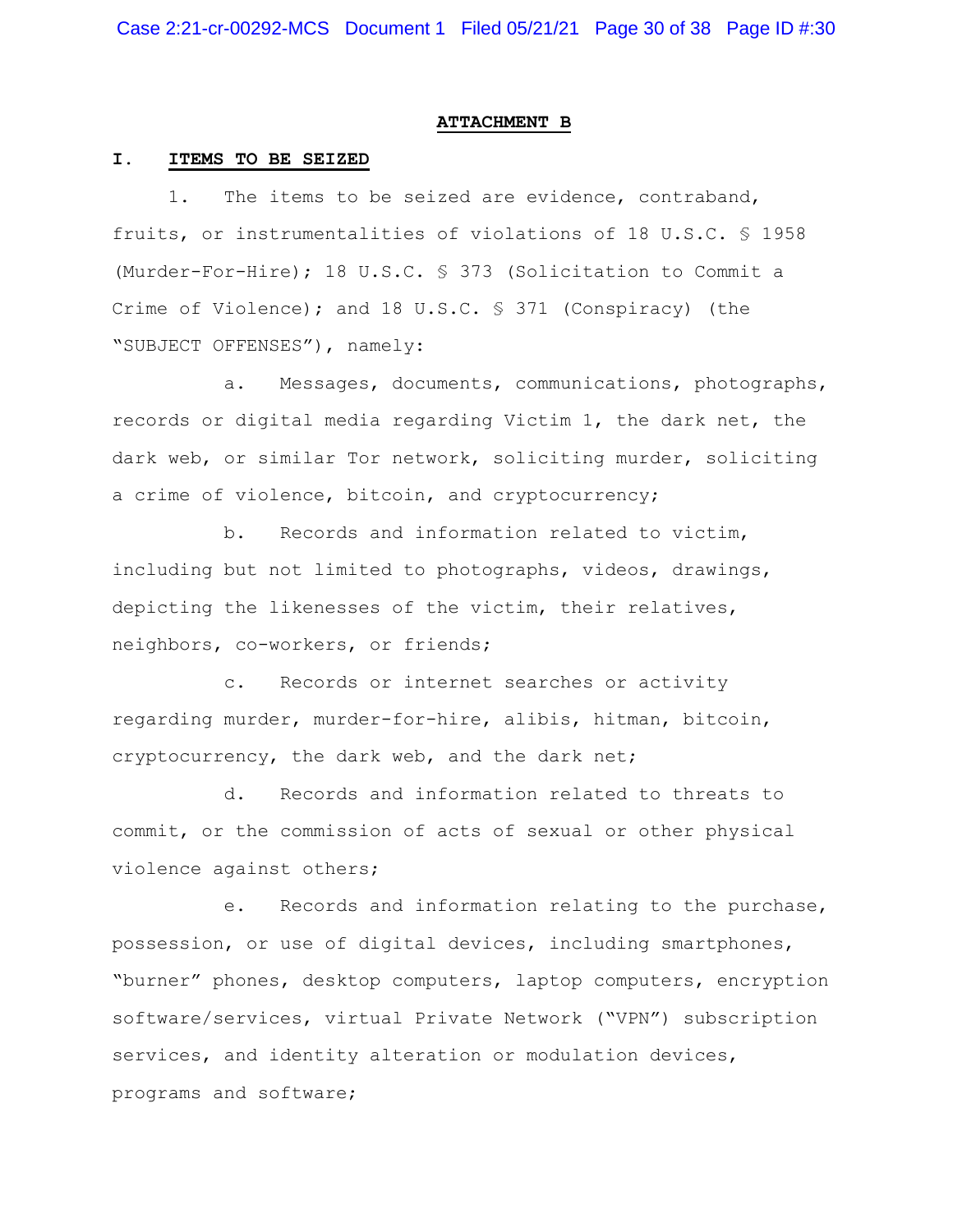f. Records and information relating to accounts used or controlled by BERKETT with any telephone service provider, internet service provider, or other online communication service;

g. Records and information related to the use of instant and social media messages (such as Discord, Facebook, Facebook Messenger, Snapchat, FaceTime, Skype, and WhatsApp), SMS text, email communications, or other text or written communications sent to or received from any digital device in connection with the SUBJECT OFFENSES;

h. Records and information related to the use of the dark net and any accounts used or controlled by BERKETT on the dark web or dark net;

i. Records and information related to call logs, including all telephone numbers dialed from any of the digital devices seized and all telephone numbers accessed through any push-to-talk functions, as well as all received or missed incoming calls;

j. Records and information sufficient to show address book information, including all stored or saved telephone numbers;

k. Records and information sufficient to show indicia of occupancy, residency or ownership of the SUBJECT RESIDENCE and the property to be seized pursuant to the warrants, including forms of personal identification, records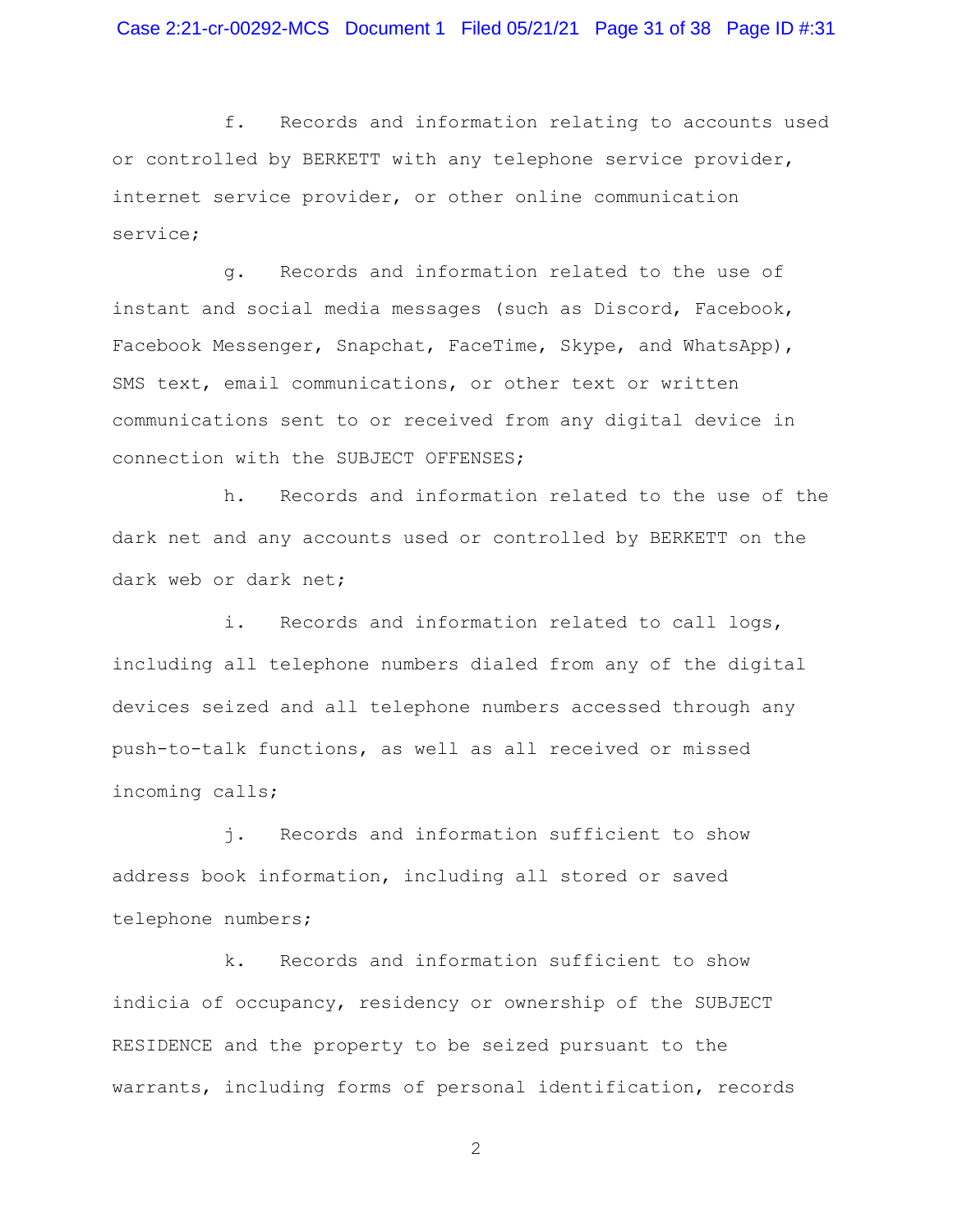# Case 2:21-cr-00292-MCS Document 1 Filed 05/21/21 Page 32 of 38 Page ID #:32

relating to utility bills, telephone bills, loan payment receipts, rent receipts, trust deeds, lease of rental agreements, addressed envelopes, escrow documents, keys, letters, mail, canceled mail envelopes, or clothing;

l. Global Positioning System ("GPS") coordinates and other information or records identifying travel routes, destinations, origination points, and other locations from October 2019 to the present; and

m. Any digital device which is itself or which contains evidence, contraband, fruits, or instrumentalities of the SUBJECT OFFENSES, and forensic copies thereof.

n. With respect to any digital device containing evidence falling within the scope of the foregoing categories of items to be seized:

i. evidence of who used, owned, or controlled the device at the time the things described in this warrant were created, edited, or deleted, such as logs, registry entries, configuration files, saved usernames and passwords, documents, browsing history, user profiles, e-mail, e-mail contacts, chat and instant messaging logs, photographs, and correspondence;

ii. evidence of the presence or absence of software that would allow others to control the device, such as viruses, Trojan horses, and other forms of malicious software, as well as evidence of the presence or absence of security software designed to detect malicious software;

iii. evidence of the attachment of other devices;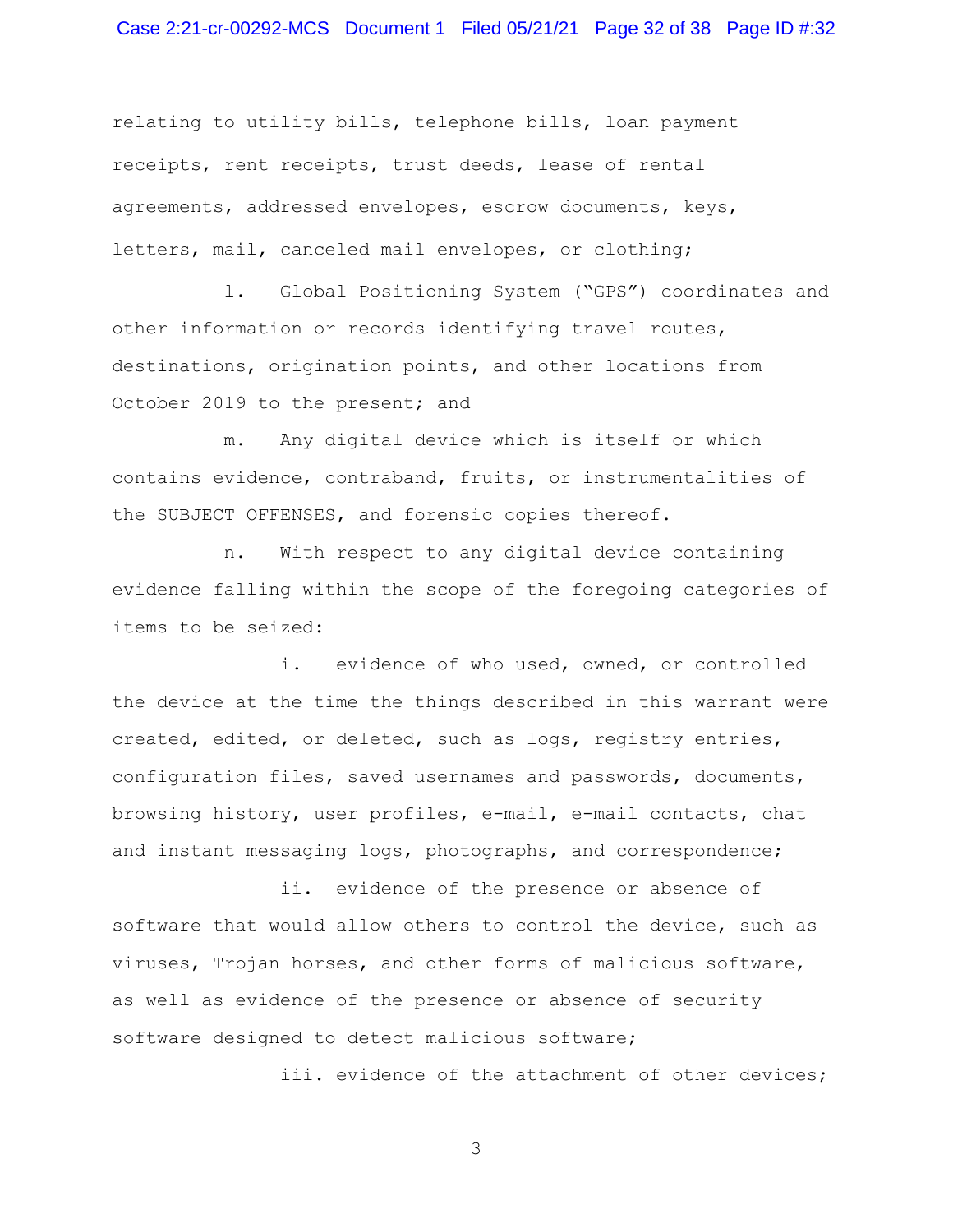iv. evidence of counter-forensic programs (and associated data) that are designed to eliminate data from the device;

v. evidence of the times the device was used;

vi. passwords, encryption keys, biometric keys, and other access devices that may be necessary to access the device;

vii. applications, utility programs, compilers, interpreters, or other software, as well as documentation and manuals, that may be necessary to access the device or to conduct a forensic examination of it;

viii. records of or information about Internet Protocol addresses used by the device;

ix. records of or information about the device's Internet activity, including firewall logs, caches, browser history and cookies, "bookmarked" or "favorite" web pages, search terms that the user entered into any Internet search engine, and records of user-typed web addresses.

2. As used herein, the terms "records," "documents," "programs," "applications," and "materials" include records, documents, programs, applications, and materials created, modified, or stored in any form, including in digital form on any digital device and any forensic copies thereof.

3. As used herein, the term "digital device" includes any electronic system or device capable of storing or processing data in digital form, including central processing units; desktop, laptop, notebook, and tablet computers; personal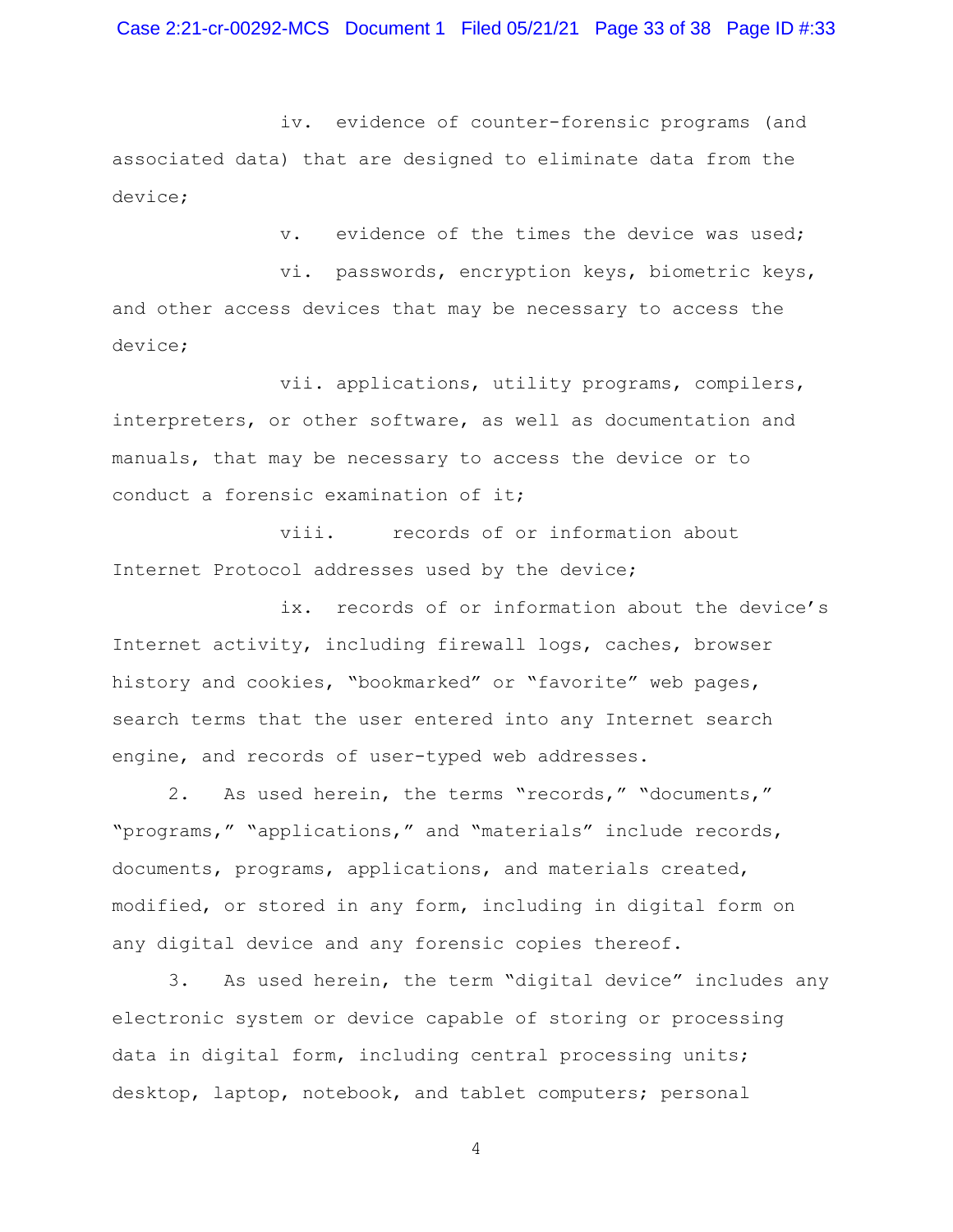digital assistants; wireless communication devices, such as telephone paging devices, beepers, mobile telephones, and smart phones; digital cameras; gaming consoles (including Sony PlayStations and Microsoft Xboxes); peripheral input/output devices, such as keyboards, printers, scanners, plotters, monitors, and drives intended for removable media; related communications devices, such as modems, routers, cables, and connections; storage media, such as hard disk drives, floppy disks, memory cards, optical disks, and magnetic tapes used to store digital data (excluding analog tapes such as VHS); and security devices.

#### **II. SEARCH PROCEDURE FOR DIGITAL DEVICES**

4. In searching digital devices or forensic copies thereof, law enforcement personnel executing this search warrant will employ the following procedure:

a. Law enforcement personnel or other individuals assisting law enforcement personnel (the "search team") will, in their discretion, either search the digital device(s) on-site or seize and transport the device(s) and/or forensic image(s) thereof to an appropriate law enforcement laboratory or similar facility to be searched at that location. The search team shall complete the search as soon as is practicable but not to exceed 120 days from the date of execution of the warrant. The government will not search the digital device(s) and/or forensic image(s) thereof beyond this 120-day period without obtaining an extension of time order from the Court.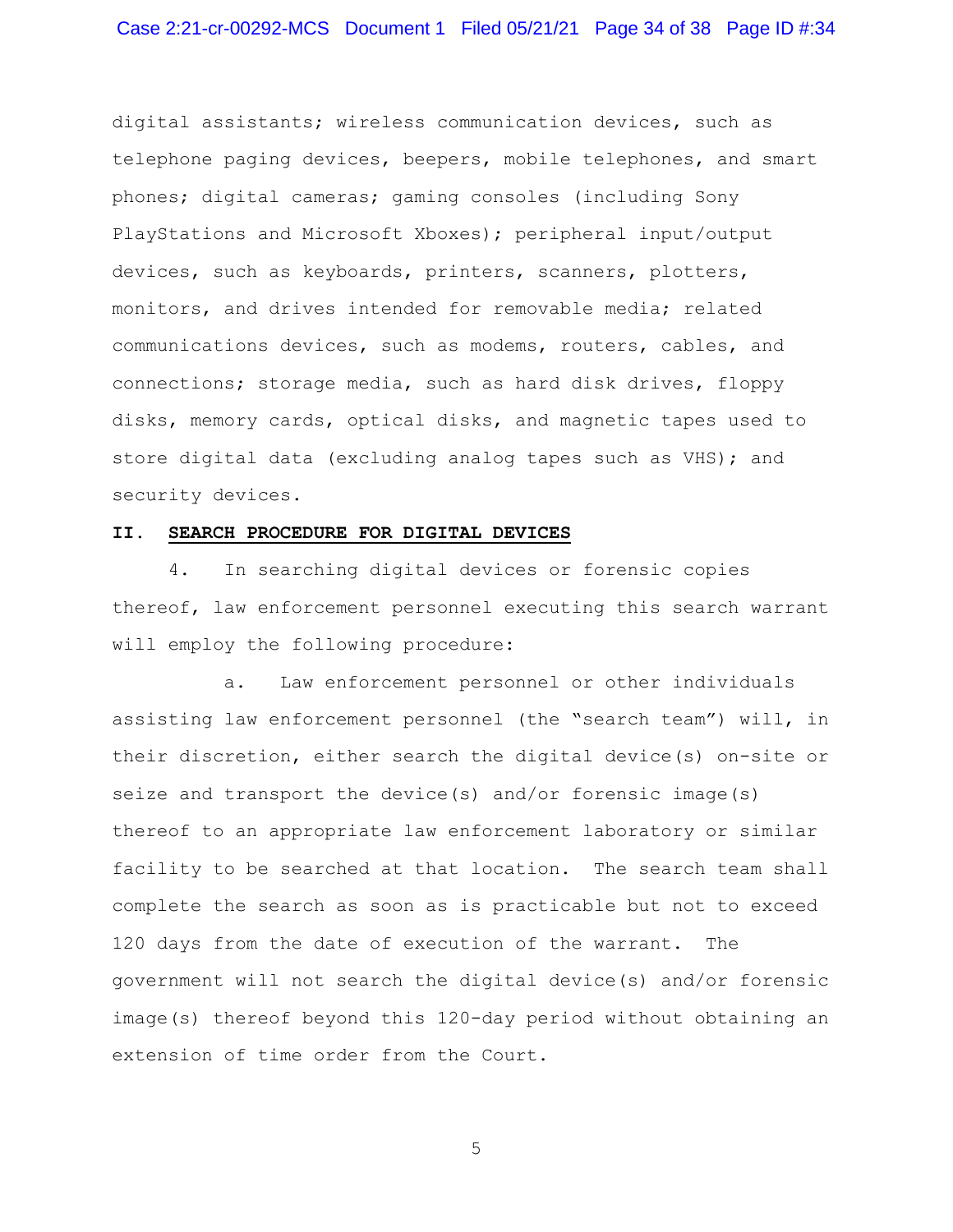b. The search team will conduct the search only by using search protocols specifically chosen to identify only the specific items to be seized under this warrant.

i. The search team may subject all of the data contained in each digital device capable of containing any of the items to be seized to the search protocols to determine whether the device and any data thereon falls within the list of items to be seized. The search team may also search for and attempt to recover deleted, "hidden," or encrypted data to determine, pursuant to the search protocols, whether the data falls within the list of items to be seized.

ii. The search team may use tools to exclude normal operating system files and standard third-party software that do not need to be searched.

iii. The search team may use forensic examination and searching tools, such as "EnCase" and "FTK" (Forensic Tool Kit), which tools may use hashing and other sophisticated techniques.

c. The search team will not seize contraband or evidence relating to other crimes outside the scope of the items to be seized without first obtaining a further warrant to search for and seize such contraband or evidence.

d. If the search determines that a digital device does not contain any data falling within the list of items to be seized, the government will, as soon as is practicable, return the device and delete or destroy all forensic copies thereof.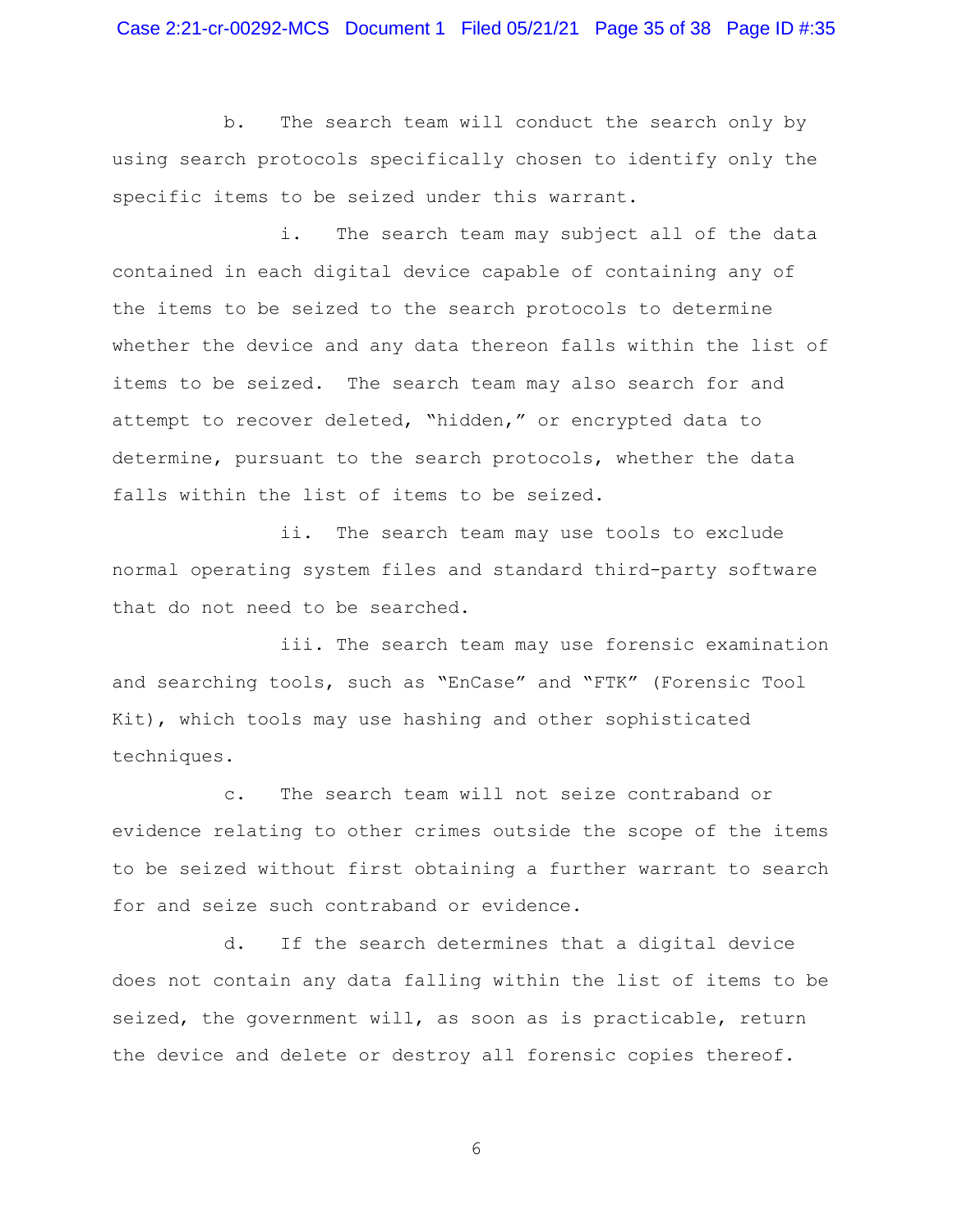e. If the search determines that a digital device does contain data falling within the list of items to be seized, the government may make and retain copies of such data, and may access such data at any time.

f. If the search determines that a digital device is (1) itself an item to be seized and/or (2) contains data falling within the list of other items to be seized, the government may retain the digital device and any forensic copies of the digital device, but may not access data falling outside the scope of the other items to be seized (after the time for searching the device has expired) absent further court order.

g. The government may also retain a digital device if the government, prior to the end of the search period, obtains an order from the Court authorizing retention of the device (or while an application for such an order is pending), including in circumstances where the government has not been able to fully search a device because the device or files contained therein is/are encrypted.

h. After the completion of the search of the digital devices, the government shall not access digital data falling outside the scope of the items to be seized absent further order of the Court.

5. The review of the electronic data obtained pursuant to this warrant may be conducted by any government personnel assisting in the investigation, who may include, in addition to law enforcement officers and agents, attorneys for the government, attorney support staff, and technical experts.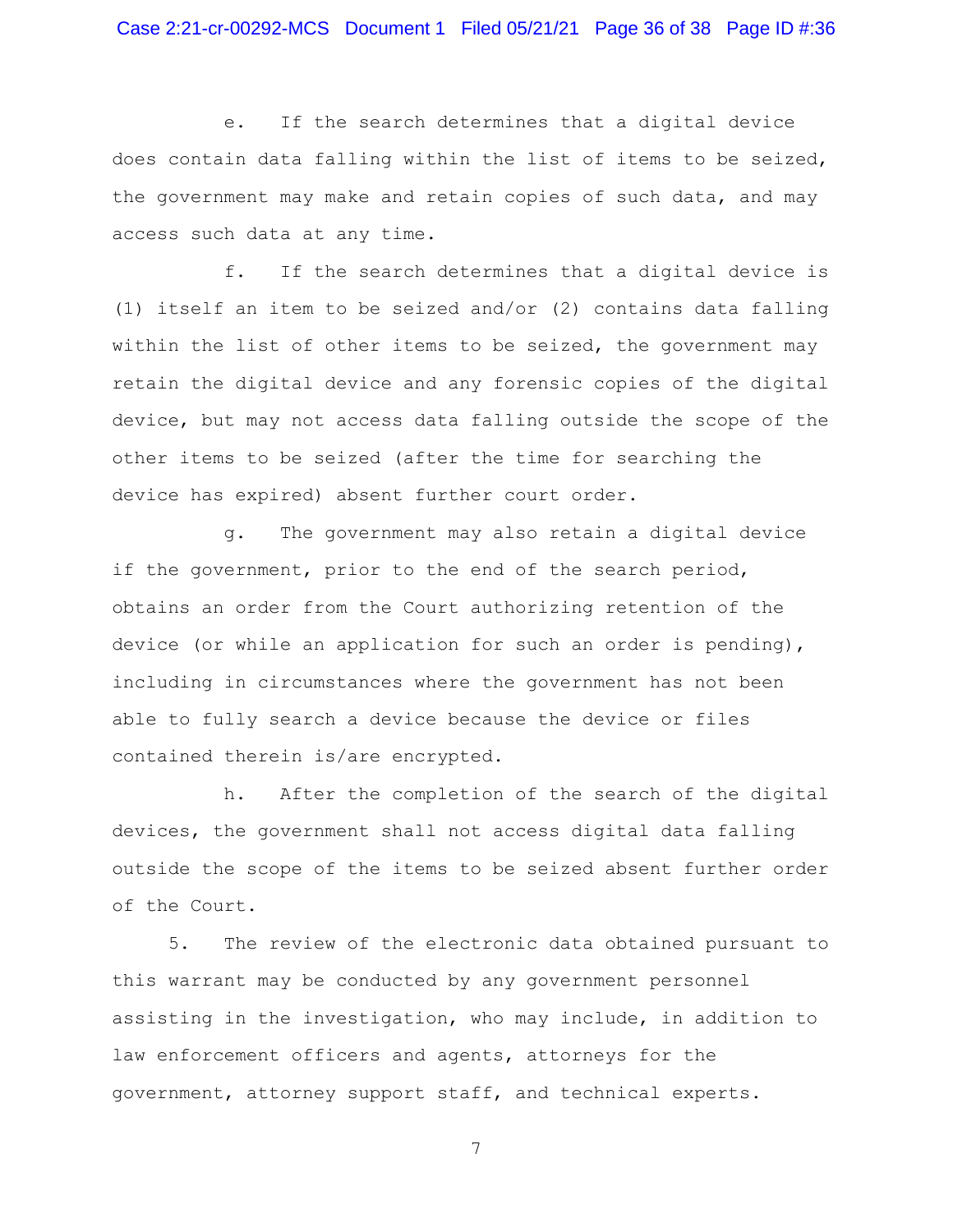## Case 2:21-cr-00292-MCS Document 1 Filed 05/21/21 Page 37 of 38 Page ID #:37

Pursuant to this warrant, the investigating agency may deliver a complete copy of the seized or copied electronic data to the custody and control of attorneys for the government and their support staff for their independent review.

6. In order to search for data capable of being read or interpreted by a digital device, law enforcement personnel are authorized to seize the following items:

a. Any digital device capable of being used to commit, further, or store evidence of the offense(s) listed above;

b. Any equipment used to facilitate the transmission, creation, display, encoding, or storage of digital data;

c. Any magnetic, electronic, or optical storage device capable of storing digital data;

d. Any documentation, operating logs, or reference manuals regarding the operation of the digital device or software used in the digital device;

e. Any applications, utility programs, compilers, interpreters, or other software used to facilitate direct or indirect communication with the digital device;

f. Any physical keys, encryption devices, dongles, or similar physical items that are necessary to gain access to the digital device or data stored on the digital device; and

g. Any passwords, password files, biometric keys, test keys, encryption codes, or other information necessary to access the digital device or data stored on the digital device.